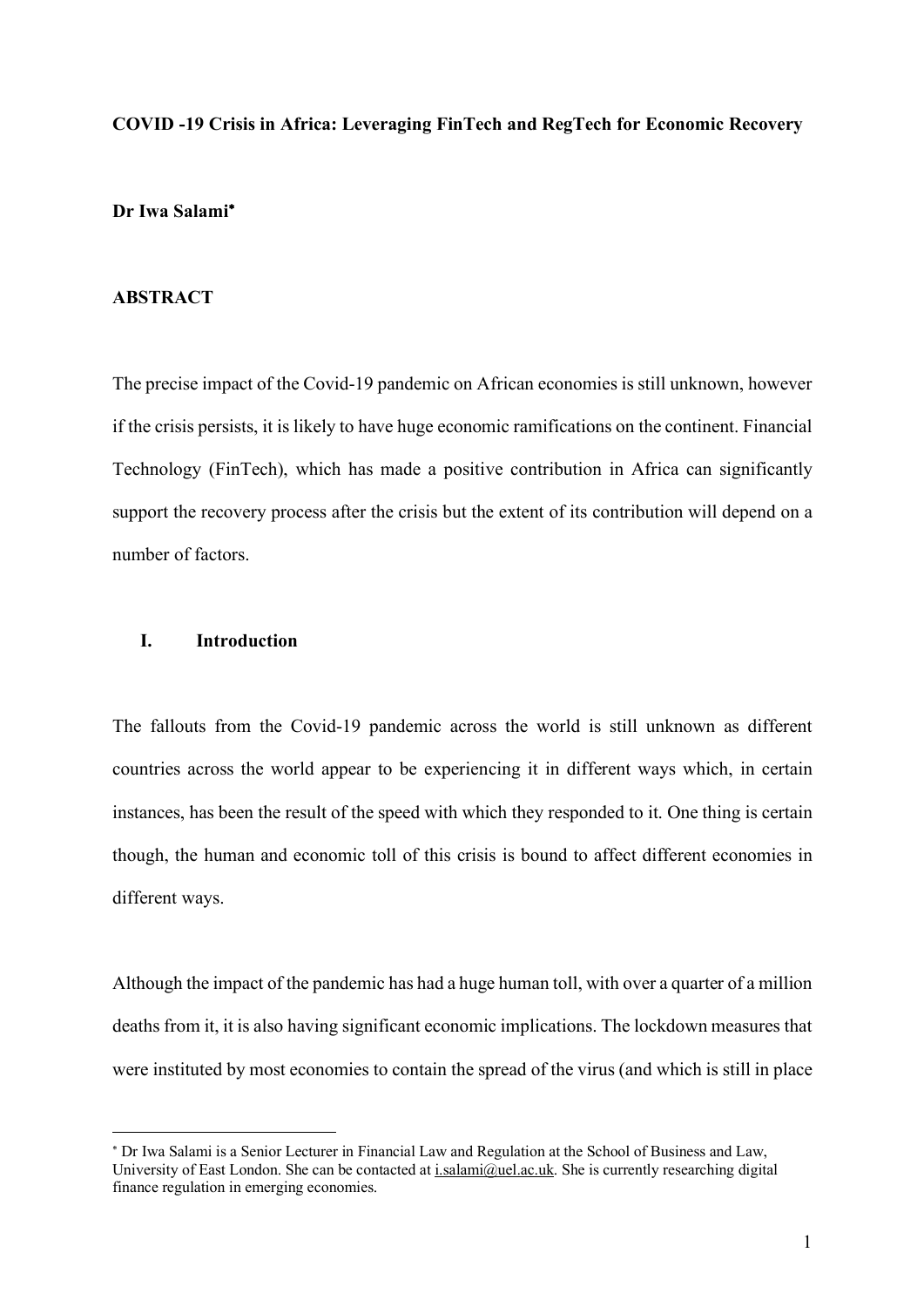in one form or another in many countries) would have huge economic implications on many countries for many years to come. The economic implications of these measures have resulted in significant reduction in global consumption of goods and services with sectors such as travel and hospitality bearing the brunt of it all. 1

The struggling economies in Africa, coupled with the poor state of health care infrastructure in most African states, would make the impact of the crisis on the continent worse if the pandemic persists. If prolonged, it is likely to have a devastating effect on African economies; affecting industries including, aviation, services, exports, mining, agriculture and the informal sector – all with dire consequences on jobs in these industries. Nonetheless, African countries can harness the potential that FinTech has to stem the spread of the disease and facilitate economic recovery. With its huge potential to enable the effective channelling of resources to the sectors and individuals most needful of it during and after the crisis, it promises to be useful to the economic recovery process instituted both during and after the crisis.

This article considers the role that FinTech products and services can play in mitigating the effects of the crisis and to support the recovery process in Africa. Section II highlights some of the economic impact of the Covid-19 crisis on African economies. Section III examines the development of FinTech in Africa, focusing on mobile payments, crowd funding, cryptocurrencies / crypto assets and decentralised finance. It considers their potential in facilitating the recovery process both during and after the crisis. Section VI assesses the role of regulatory technology (RegTech) and the extent of its adoption in Africa in enabling FinTech to be put to good use in the recovery process. Section V considers the extent to which regional

 <sup>1</sup> 'COVID-19: Impact Could Cause Equivalent of 195 Million Job Losses, Says ILO Chief', UN News (8 April 2020) at https://news.un.org/en/story/2020/04/1061322 [Accessed May 5, 2020].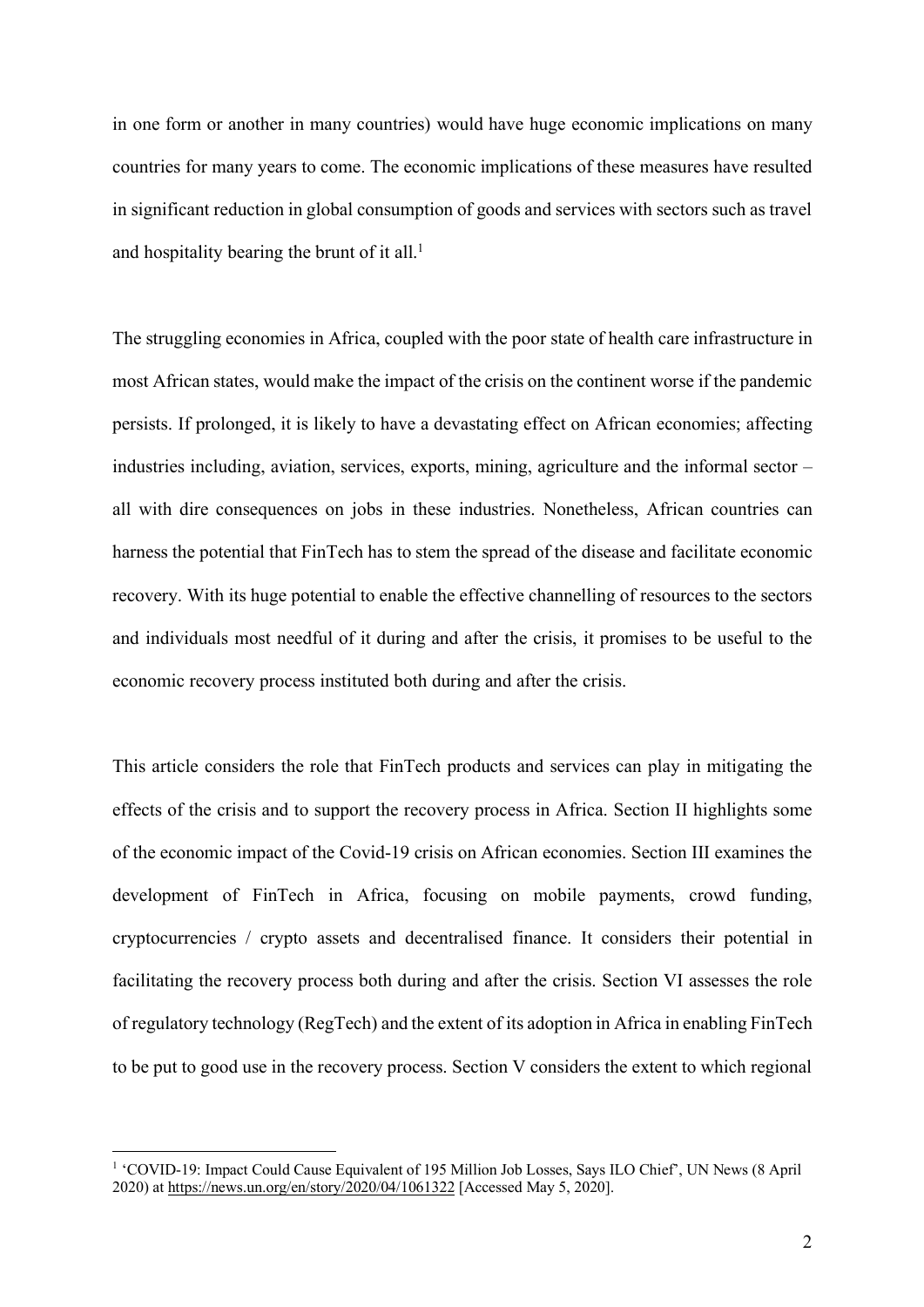economic integration can enable the facilitation of a recovery through FinTech particularly taking on board the progress made with the African Continental Free Trade Agreement (ACFTA). Section VI concludes.

## **II. Implications of the Covid-19 Crisis in Africa**

While advanced markets are still grappling with the pandemic and still working out ways to limit its impact on their economies, poorer economies in Africa, are likely to be hit the hardest. Some of the reasons for this include: (1) weak healthcare systems and infrastructure, $2$  to deal with a pandemic of this scale which is likely to make the impact of the pandemic generally worst and recovery from it very slow; (2) slow growth in some of the largest economies on the continent in months preceding the pandemic such as oil-exporting country, Nigeria, whose economy has been significantly impacted by drop in oil prices;<sup>3</sup> (3) many African economies are heavily indebted and grappling with implementing their budget; (4) African labour markets are largely driven by imports and exports and with the lockdown still in place in most parts of the world, their economies are stagnated with huge implications on jobs; (5) a drop in international remittance to Africa from the West as the resulting unemployment from the West would significantly reduce such flows, according to the world bank there would be a drop by 23.1% to \$37 billion in remittance figure in 2020.4

 <sup>2</sup> Natalie Whiting and Erin Handley, 'The World's Most Vulnerable Countries Could Become the Next Coronavirus Hotspots', ABC News (April 1, 2020) at https://www.abc.net.au/news/2020-03-31/coronaviruscountries-infection-rates-most-vulnerable/12085816 [Accessed May 5, 2020].

<sup>&</sup>lt;sup>3</sup> Elliot Smith 'Africa's largest economy braces for big hit as oil prices plummet' CNBC News (13 March 2020) at < https://www.cnbc.com/2020/03/13/africas-largest-economy-braces-for-big-hit-as-oil-prices-plummet.html [accessed May 6, 2020].

<sup>&</sup>lt;sup>4</sup> 'World Bank Predict Sharpest Decline of Remittances in Recent History', World Bank Press release (22 April) 2020) at https://www.worldbank.org/en/news/press-release/2020/04/22/world-bank-predicts-sharpest-declineof-remittances-in-recent-history [Accessed May 16, 2020].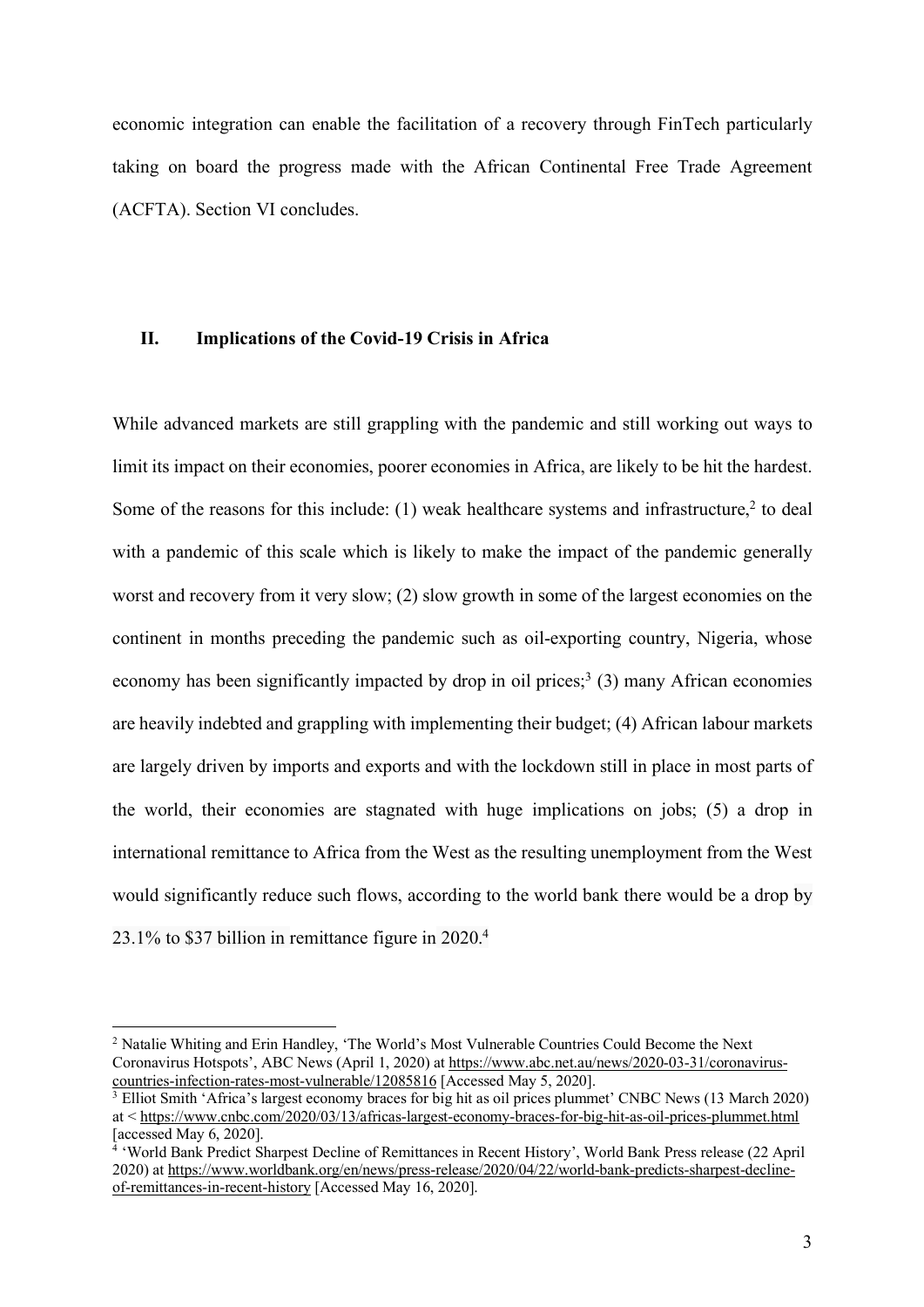The spread of the virus in early March 2020 was initially slow and in single digits but then spiked within 2 weeks causing the World Health Organisation (WHO) Africa regional director, Dr Matshidiso Moeti to state at the end of March that, "About 10 days ago we had 5 countries affected, now we've got 30…so it's been an extremely rapid evolution."5 As at 21 May, the World Health Organisation reports that all 54 countries in Africa had recorded cases of the virus. As at 1 July, there are 143,236 cumulative reported cases and 6,155 confirmed deaths in Africa. Of the WHO Africa region, South Africa has almost 50% of the confirmed cases reported.<sup>6</sup> While these numbers are still nowhere near the rate with which the virus has spread in some economies in the West, however, if the pandemic follows the trajectory taken in advanced markets such as the UK and the US and spreads as quickly, the situation is likely to have a devastating effect in Africa.

As the number of infections increase in Africa, immediate actions that would need to be put in place to deal with the crisis include: (1) establishing a robustly-funded coordination mechanism to support health care systems which would require increase in health care capacity and resource availability such as ventilators and personal protective equipment (PPE) which are hugely lacking in the African context; (2) leveraging digital finance and payments to reduce the use of cash which has been linked to the spread of the virus; (3) providing support to the vulnerable such as the elderly and other people in remotes parts of Africa who are unable to access formal financial services; (4) channelling financial resources to digital infrastructure and internet connectivity to support all other aspects of society and the economy, including,

 <sup>5</sup> Dr Matshidiso Moeti speech in March 2020 at

https://twitter.com/MoetiTshidi/status/1240752063488897032?ref\_src=twsrc%5Etfw%7Ctwcamp%5Etweetem bed%7Ctwterm%5E1240752063488897032&ref\_url=https%3A%2F%2Fwww.who.int%2Femergencies%2Fdis eases%2Fnovel-coronavirus-2019%2Fevents-as-they-happen [Accessed May 16, 2020].

 $\overline{6}$  'Coronavirus (Covid-19)' WHO Africa at https://www.afro.who.int/health-topics/coronavirus-covid-19 [Accessed May 22, 2020).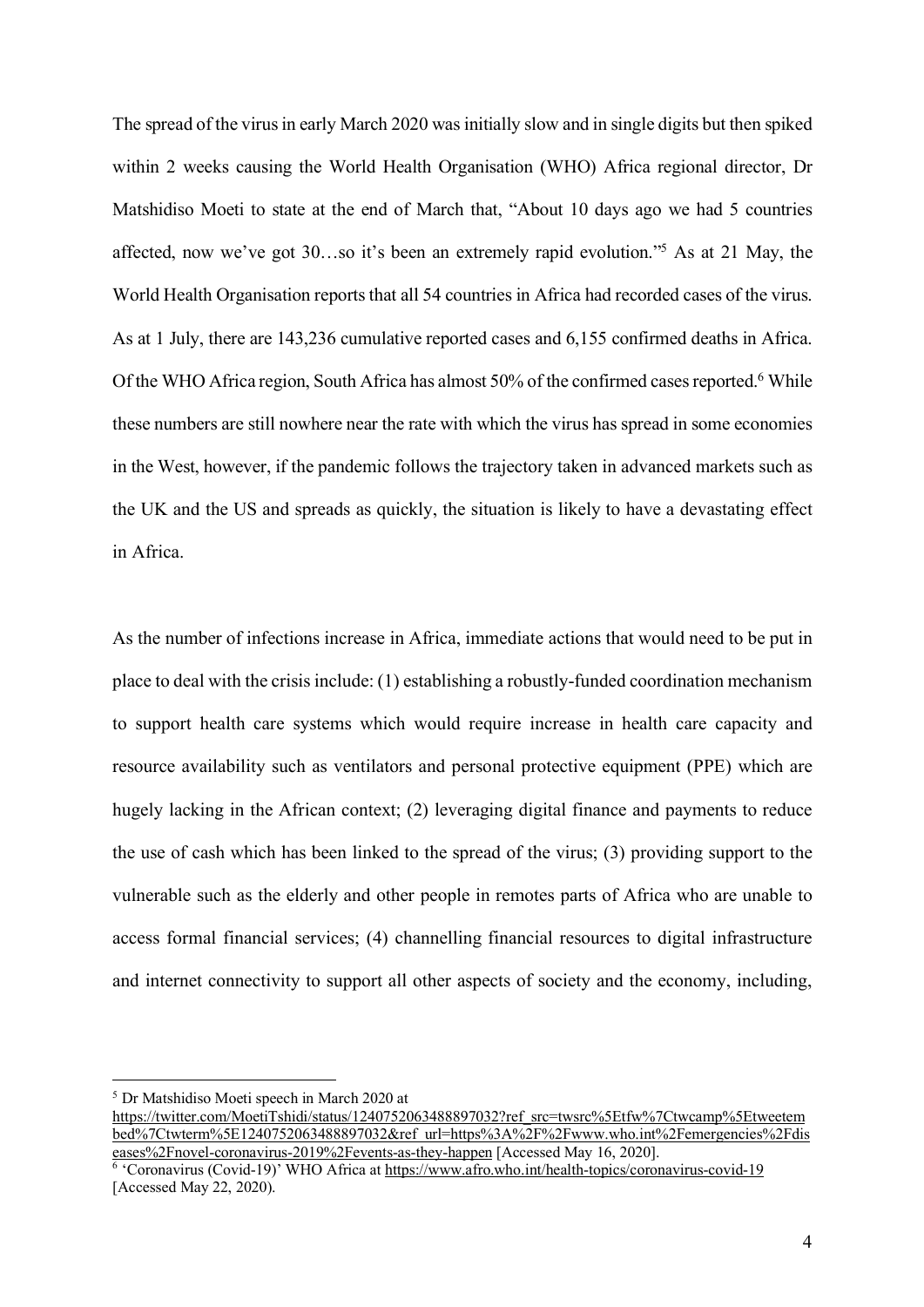for example, the facilitation of virtual education and work-from-home policies, all which would be necessary in case there is a second peak of the virus before a vaccine is approved.

The successes achieved thus far by FinTech products and services in facilitating financial inclusion can play a critical role here. With around 60% of adults in Africa still unbanked, access to finance to the common man - whether to cater for personal financial needs or to start a small business - is still a challenge in many parts of Africa. As such, there is still a huge potential for FinTech to facilitate further financial inclusion and the mobilisation of resources during a crisis.

### **III. FinTech Developments in Africa and its potential at a time of crisis**

#### **Mobile money**

The growth of mobile financial services has enabled huge percentages of the unbanked in many parts of Africa access financial services and there are still huge opportunities to reach the many unbanked people on the continent even during the crisis.

Previously, the most basic form of financial inclusion was having a bank account and this excluded poorer people given the relatively high cost of a bank account which required minimum balance, service charges, fulfilment of Know-Your-Customer (KYC) requirements, and travel time to a branch. However, since the advances in FinTech particularly enabled through the inventions of mobile phones, this has led to the creation of mobile financial services such as mobile money accounts. Mobile money was launched for the first time in Africa through the launch of M-Pesa by Safaricom in Kenya in 2007 and has since grown in popularity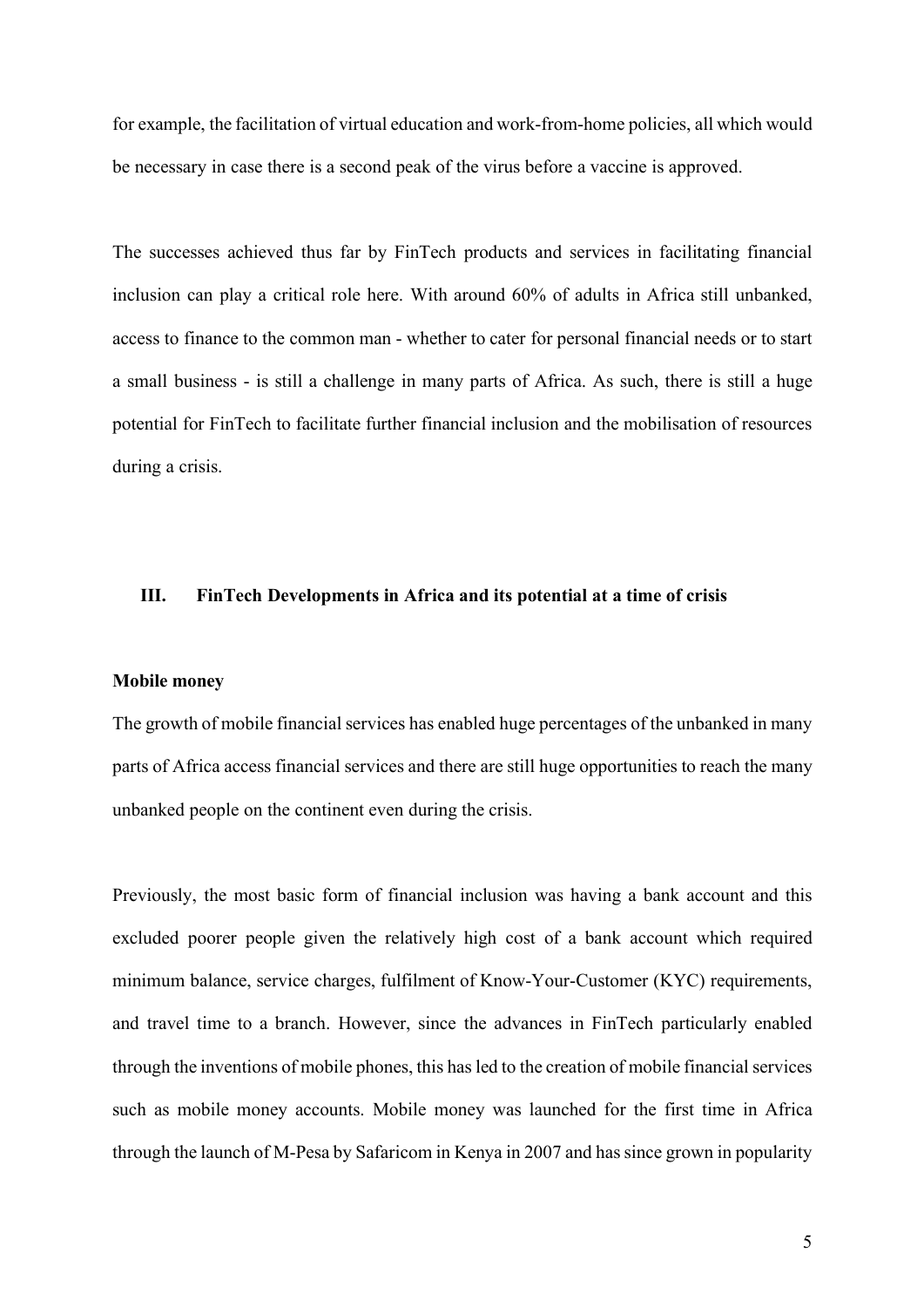across East Africa. This development has seen a drastic transitioning from bank account ownership to digital platform where mobile phones and devices can be used to effect payments. This is helping to transform sub-Saharan Africa from cash payment-based societies to digital payment societies. This development has also been characterised by the replacement of payments of wages, fees, utilities, services, digitally rather than by cash with the benefit of making payments cheaper, quicker, safer, more transparent and well-documented. In the context of the Covid-19 pandemic, this mechanism for effecting payments is also safer than using cash which has been linked with the increased risk of transmitting the disease. This form of payment is also known to provide access to other financial services including savings, loans and even insurance.

The main models of mobile payment services in the African continent are through customer "stored-value funds" maintained by mobile network operators (the MNO model) and a combination of a bank, MNO or other third party that offers communications and financial transaction services that combine characteristics of both the pure bank and pure MNO model (the hybrid model).

### *MNO (Mobile Network Operator) model*

A pure mobile network operator (MNO) service extends the wireless network messaging functionality to provide payment services that enable customers to send funds to each other that can be settled through the MNO's established agent network. Individual payment transactions occur entirely within the MNO and do not require the service user to have a bank account. The funds in transit - paid in by the sender but not yet withdrawn by the recipient, are in principle on deposit in a segregated account with one or more banks, so are within the formal financial system. Since the service provider is only executing client payment instructions and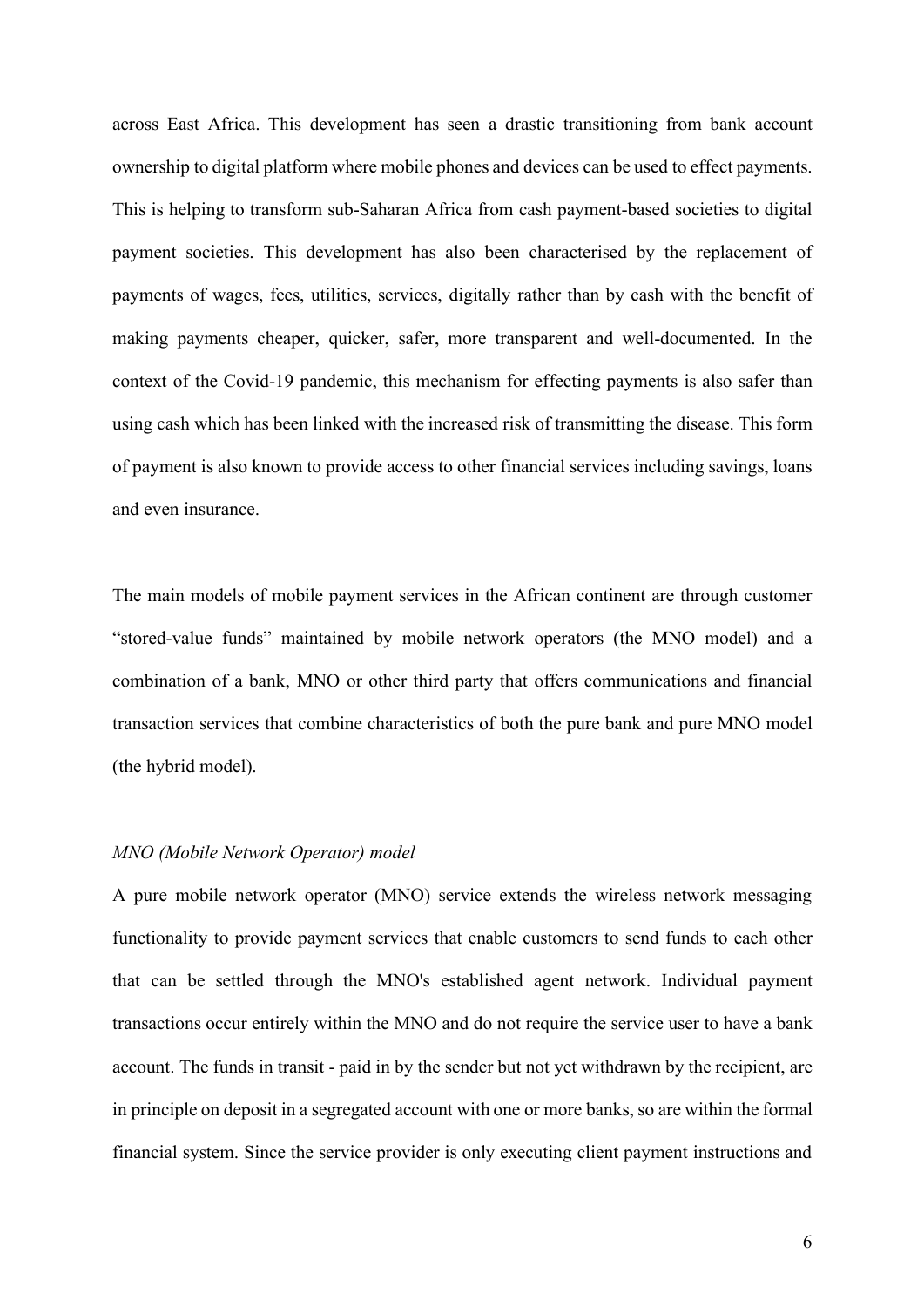is not performing the credit evaluation and risk management function of a bank, these services arguably do not constitute "banking" and do not require the level of regulatory oversight needed for deposits that are used to fund lending. The depository bank has no involvement in, or responsibility for payments through the MNO system. Due to the high cost of a bank account and the easy, low cost and increasingly universal access to mobile phone services, the MNO model arguably is highly effective in brining informal cash transactions into a form of formal financial system, expanding access to financial services. This is the reason why it has been popular for promoting financial inclusion in the African context and as such can be put to good use during the pandemic.

### *Hybrid model*

The hybrid model is a combination of a bank, MNO or other third party that offers communications and financial transaction services. This combination hybrid model is referred to as MNO/Bank Model. Under this model, a mobile phone company-based payment services that handle payments internally with cash in/out through the MNO's agent network, is linked to formal banking services such as savings, loans and insurance through partnership with a regulated financial institution. The MNO enables communications with the bank and transfers between the user's mobile phone payment account and accounts at the bank. Most mobile financial services are hybrid, drawing on the relative strengths of the partners involved. This thus enables those without formal bank accounts to be able to transact with those with formal bank accounts and through this, includes them in the formal financial system.

#### **Progress of mobile money in Africa and its benefit during the crisis**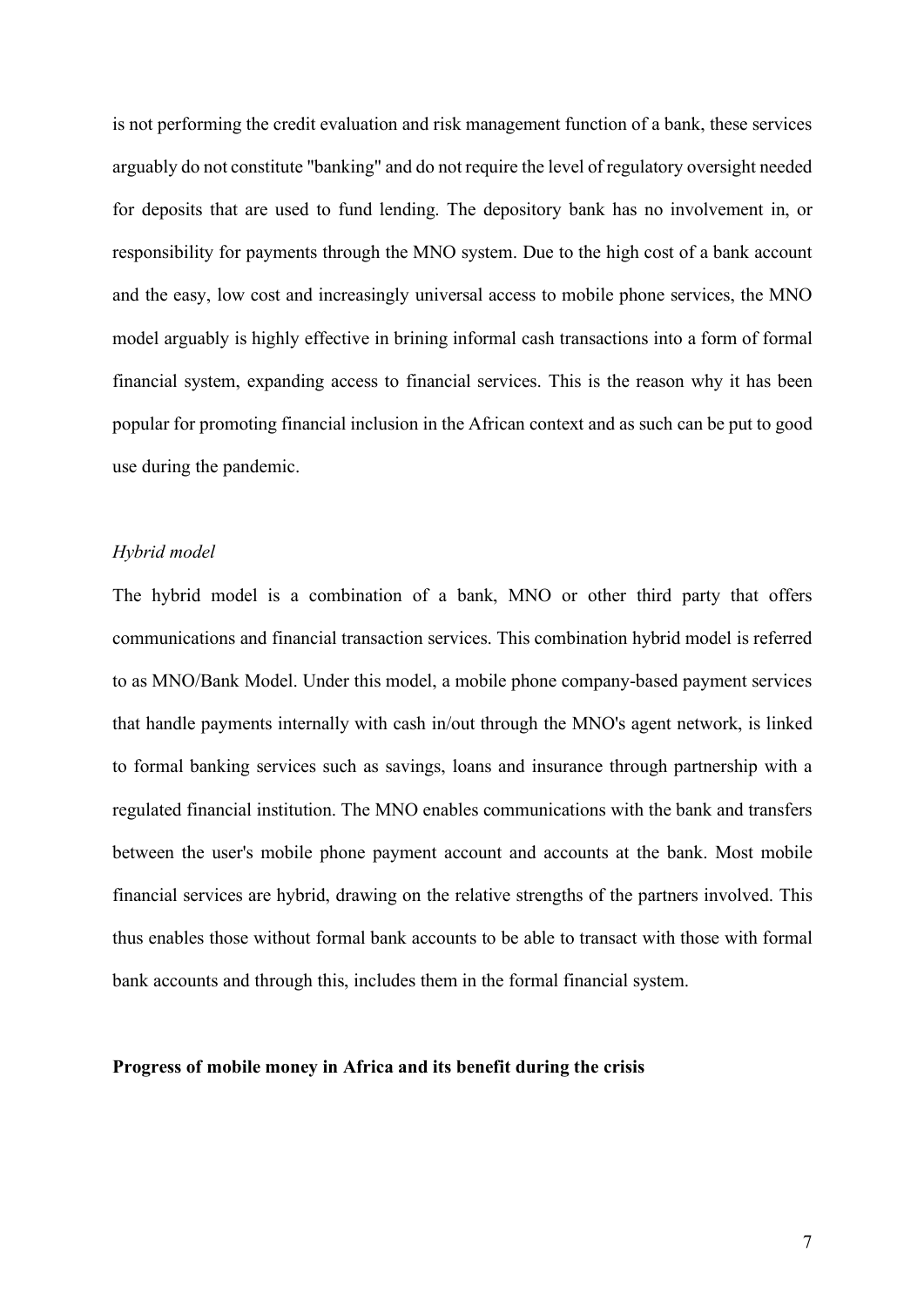With over 60% of adult Africans still unbanked<sup>7</sup>, there is still a great deal that the mobile money industry can do to advance financial inclusion which would be hugely beneficial during the crisis. Mobile money is still nascent in many parts of Africa notwithstanding the consistent growth of services such as M-Pesa in Kenya and South Africa; Orange Money in Côte d'Ivoire; MTN-Money, Airtel Money and Zamtel Money in Zambia – to mention a few. There is also evidence of good progress in countries where the adoption of mobile money has been slower, such as Nigeria (the largest economy in Africa) due to the Central Bank's (CBN) delay in issuing MNOs Payment Services Bank (PSB) status. In 2019, however, the CBN issued a super-agent licence to MTN which enabled it to launch its mobile money service in August 2019. The CBN is, however, yet to issue PSB licences to MNOs. After the grant of this superagent licence, a GSMA report states that Nigerians opened more mobile money accounts in 2019 than any other year.8 This is despite the absence of the PSB license to MNOs.

Without a PSB licence the participation of telecoms firms in the mobile money space would be significantly limited and services such as remittance services, which facilitate money transfers from the West to Africa would be lost. Also, absence of the PBS license prevents the interoperability of these service across all MNO providers which enables customers to transact with more users across other mobile networks and payment platforms. A grant of the PSB license, for example, in the largest economy of the region during the pandemic is likely to make a huge difference to the mobilisation of resources during the pandemic. If not for anything, as it is likely to make international remittance a possibility and easier, at a time when these

 <sup>7</sup> Neo Sesinye, '66 percent of sub-Saharan Africans are listed as unbanked' IT News Africa at (7 December 2018)<https://www.itnewsafrica.com/2018/12/66-percent-of-sub-saharan-africans-are-listed-as-unbankedworld-bank/> [Accessed: May 16, 2020].

<sup>&</sup>lt;sup>8</sup> GSMA 'State of the Industry Report on Mobile Money 2019' p.15 at <https://www.gsma.com/sotir/wpcontent/uploads/2020/03/GSMA-State-of-the-Industry-Report-on-Mobile-Money-2019-Full-Report.pdf> [Accessed May 15, 2020].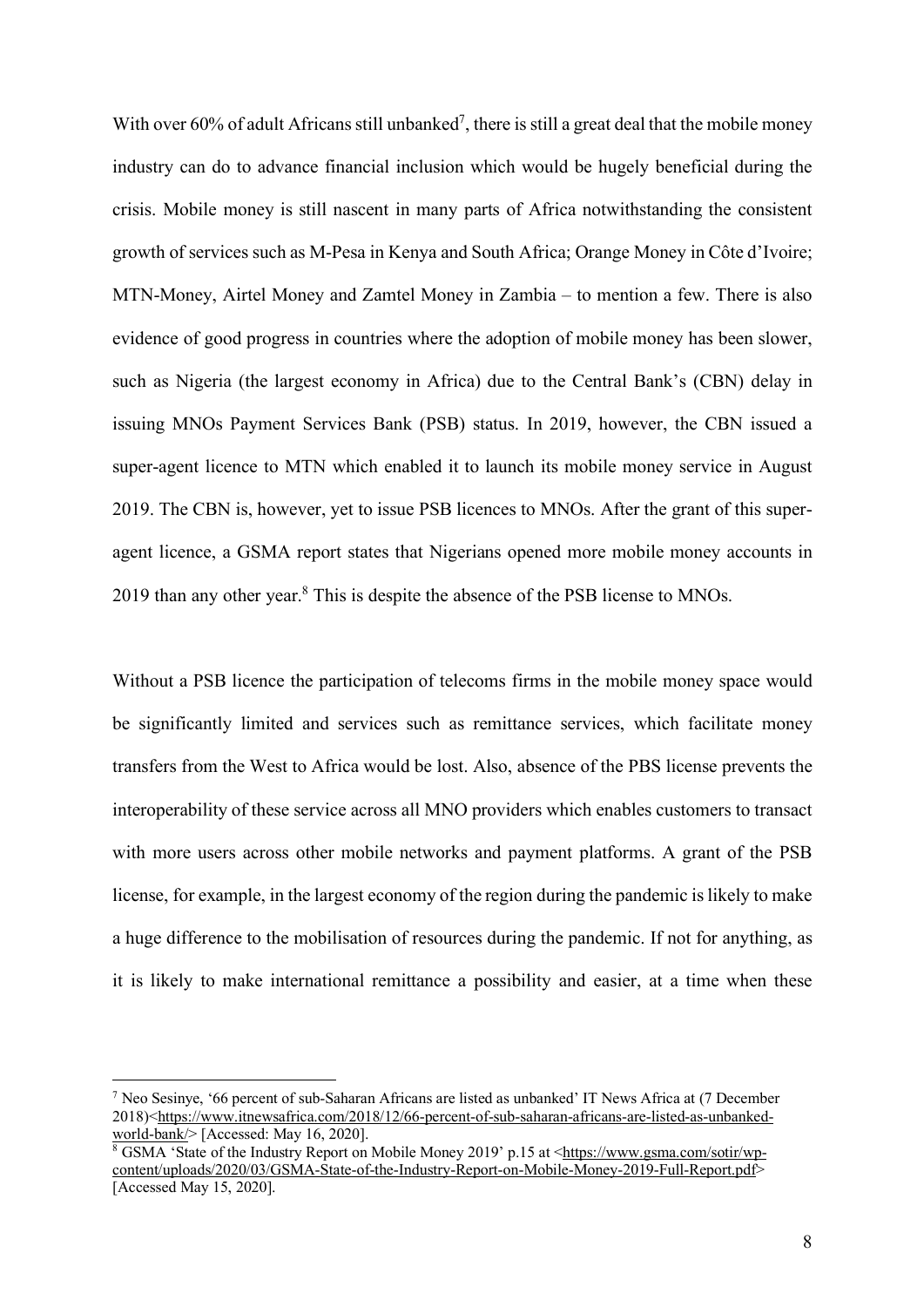remittances from abroad are likely to be cut short, Nigerian regulators should really be looking to issue these without delay.

Suffice to mention, though, that on other fronts, since the WHO linked the spread of the corona virus to the use of cash,<sup>9</sup> some FinTech firms and African governments have begun to take actions and measures to shift volumes of payment transactions away from cash to mobile money<sup>10</sup> and are including mobile finance as part of a broader response to the pandemic.

In Nigeria, for example, despite the absence of the PSB licence, the increase in Covid-19 cases has moved the country toward electronic payments and has driven one of the country's largest digital payments start-ups to action. Paga, a Lagos based venture, made fee adjustments, allowing merchants to accept payments from Paga customers for free in order to help slow the spread of the virus by the use of cash. Also, according to Paga's CEO, Tayo Oviosu, some parts of Lagos — which is connected to Nigeria's largest commercial hub of Lagos State — have begun to require digital payments in response to Covid-19.11

In Kenya, digital finance (and significantly mobile payments) is being utilised as a key strategy to beat this public health crisis and Safaricom, its largest telecommunications company, has also implemented a fee-waiver on M-Pesa, $12$  to reduce the physical exchange of cash in response to Covid-19. This came after a meeting with the Kenya central bank and Safaricom organised in furtherance of a directive from the Kenyan President Uhuru Kenyatta to explore mechanisms to

 <sup>9</sup> Bill Gardner, 'Dirty money may be spreading the virus, WHO suggests' The Telegraph (2 March 2020) at <https://www.telegraph.co.uk/news/2020/03/02/exclusive-dirty-banknotes-may-spreading-coronavirus-worldhealth $>$  [Accessed May 16, 2020].

 $\frac{10}{10}$  Jake Bright, 'Africa turns to mobile payments as a tool to curb Covid-19', TechCrunch, (25 March 2020) at <https://techcrunch.com/2020/03/25/african-turns-to-mobile-payments-as-a-tool-to-curb-covid-19/> [Accessed May 22, 2020).

 $11$  Ibid.

<sup>&</sup>lt;sup>12</sup> Ibid. The company announced that all person-to-person (P2P) transactions under 1,000 Kenyan Schillings ( $\approx$ \$10) would be free for three months.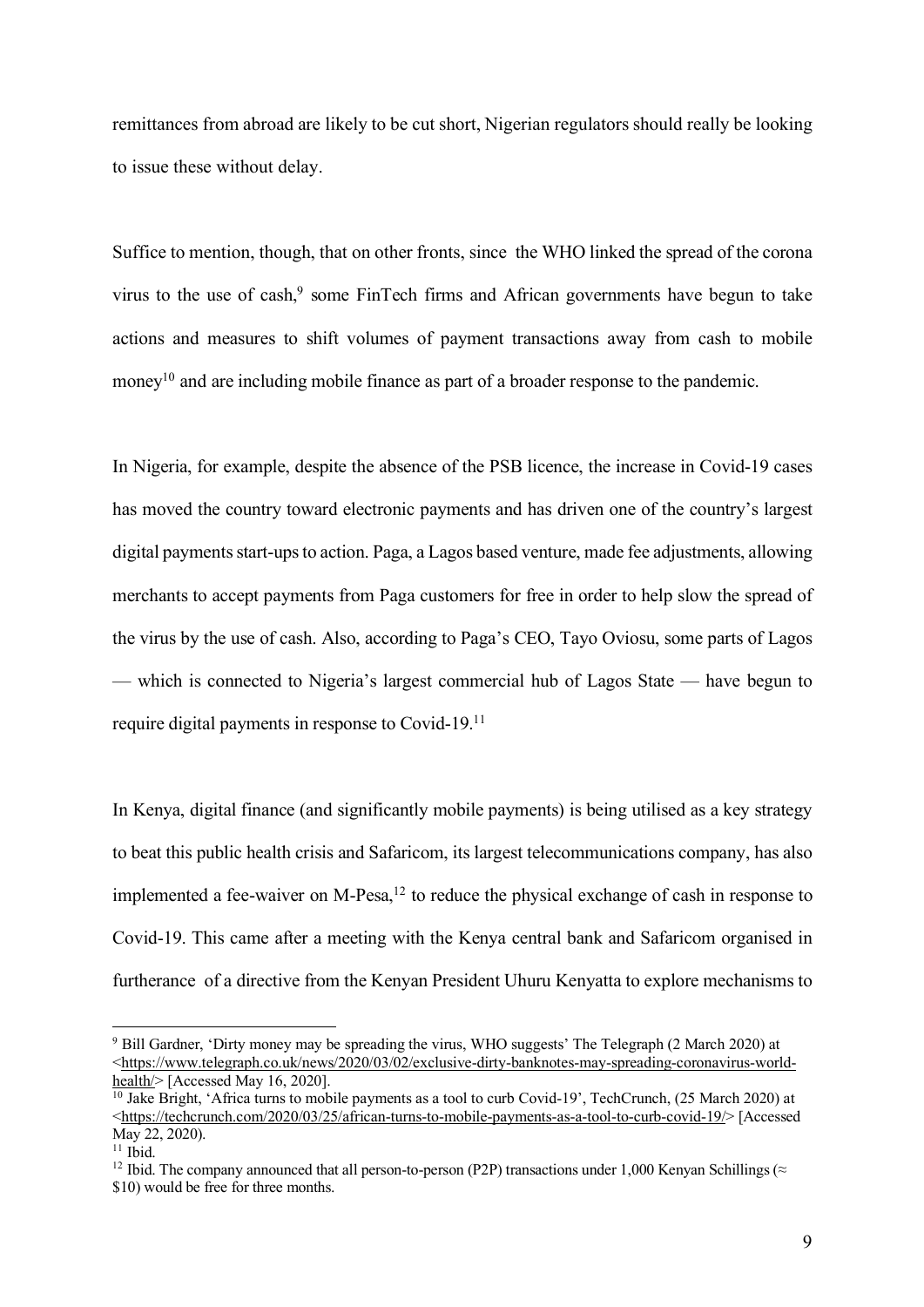increase the use of mobile-money to reduce the risk of spreading the virus through physical handling of cash.

In Ghana, to curb the spread of the use of cash, the Central Bank in March 2020, instructed mobile money providers to waive fees on transactions of GH $\mathcal{C}100$  (\$18), with restrictions on transactions to withdraw cash from mobile-wallets. The Central Bank also relaxed the Know-Your-Customer (KYC) requirements on mobile-money accounts, allowing citizens to use existing mobile phone registrations to open accounts with the major digital payment providers.<sup>13</sup>

South Africa, the second largest economy on the continent, unlike Ghana and Kenya, has not issued any such measures toward mobile payments. The pace of the spread of the disease in the country (which records the largest number of cases in Africa) is, however, driving FinTech firms to action. FinTech firms such as Yoco (which develops and sells digital payment hardware and services for small businesses on a network of 80,000 clients that processes roughly \$500 million annually), stated that with the growth of Covid-19 cases in South Africa, it had instructed its clients to encourage customers to use the contactless payment option on its point of sale machines. Its CEO, Katlego Maphai, stated that the start-up has also sped up its development of a remote payment product, that would enable transfers on its client network through a weblink.<sup>14</sup>

These measures are certainly welcomed and as they would go a long way in reducing cash handling and human to human contact, they are likely to significantly curtail the spread of the virus on the continent.

<sup>&</sup>lt;sup>13</sup> Bank of Ghana Monetary Policy Press Release (18 March 2020) at <https://www.bog.gov.gh/wpcontent/uploads/2020/03/MPC-Press-Release-March-2020-3.pdf> [Accessed May 23, 2020].

 $14$  Bright (n 10).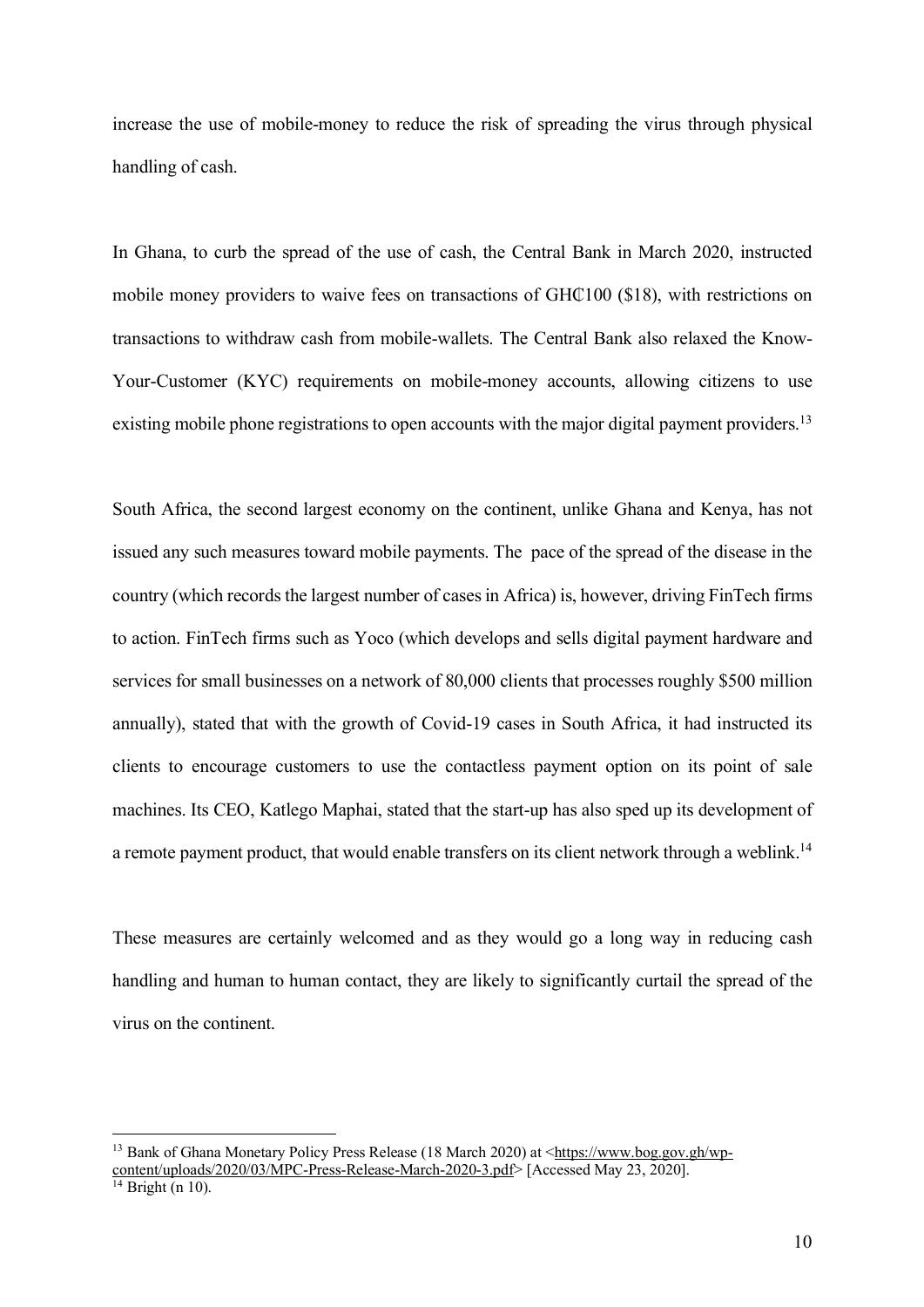### **Risks of mobile money in Africa**

Despite the potential of the use of mobile money services during and after the crisis, as the services become more widely used, particular attention needs to be drawn to the risks associated with their use. The ensuing paragraphs examines the risks that may arise in the operation of mobile payments and considers actions that need to be taken to mitigate such risks.

# *Monetary Policy*

GSMA the global body that protects the interest of mobile service providers world-wide, undertook a study in 2019 to assess the risks posed by mobile money. This study assessed the impact of mobile money on monetary and financial stability across several countries in Sub-Saharan Africa. This was achieved through close monitoring of monetary and financial stability trends in African countries with high and low adoption of mobile money.15

In terms of monetary (or price) stability, the study found that mobile money enabled more effective monetary policy by transferring currency and assets into the formal financial system and bringing a greater share of economic activity under the influence of central bank interest rates. The study did not find any correlation between mobile money adoption and inflation.

## *Financial Stability*

Unlike previously feared, there is currently no evidence to suggest that mobile money poses a systemic risk to the financial system or other payment systems, according to the same GSMA study referred to above. Even in the most mature markets, mobile money accounts for a much smaller proportion of transaction values than transaction volumes, highlighting the 'high-

 <sup>15</sup> Kennedy Kipkemboi and Kalvin Bahia, 'Impact of Mobile Money on Financial Sector Development, GSMA Blog (29 March 2019) at <https://www.gsma.com/mobilefordevelopment/blog/the-impact-of-mobile-money-onfinancial-sector-development/> [Accessed May 22, 2020).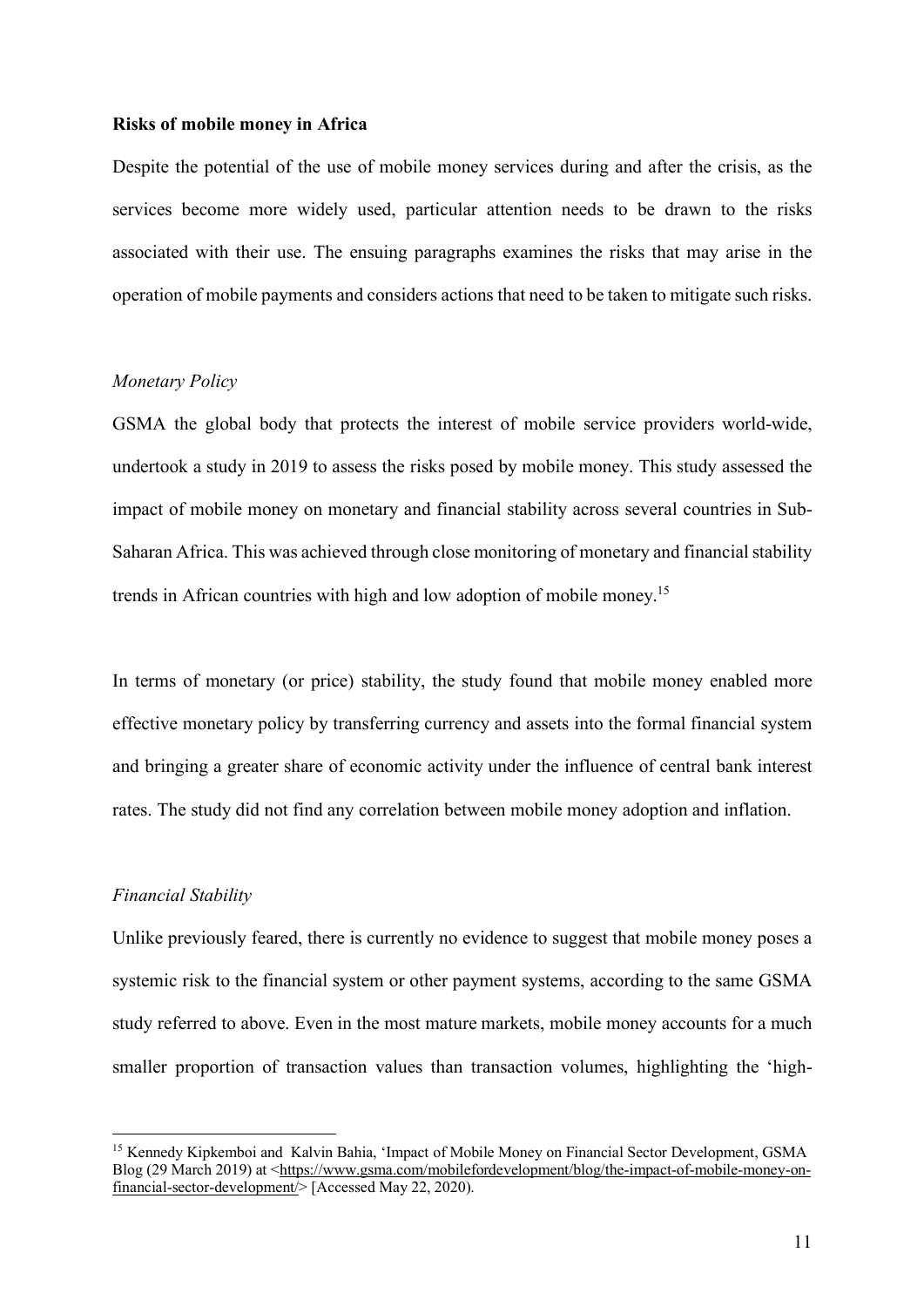volume, low-value' nature of the product. Also, the study found that mobile money expansion is associated with growth in the commercial banking sector, suggesting that concerns around the displacement of traditional banks are unfounded. The study thus concluded that mobile money is complementary to commercial banking services and can enable its diversification and expansion – or at the very least, it has no discernible impact.

## *Money Laundering*

Money laundering is the concealment of the origin of illegally obtained money, typically by means of transfers sometimes involving global financial institutions or legitimate businesses. Several money laundering risk factors exist in the mobile money space, including: the absence of credit risk necessitating the need to know-your-customer (KYC); the non-face-to-face nature of the business relationship; and speed of transactions. Also, as anonymity is a unique feature of mobile phones, it is a clear risk factor this can facilitate money laundering. This is further compounded if the mobile money system sits outside a country's financial regulatory regime, making it almost impossible for authorities to monitor mobile money transactions. In Kenya, this has resulted in the use of M-Pesa to launder money, to bribe corrupt police officers and as a payment vehicle in kidnapping.

Money laundering risks can, however, be mitigated through the design and operation of the mobile money system in such a way that financial integrity is preserved. For instance, the risks brought on by anonymity with the use of mobile phones can be mitigated by implementing robust identification and verification procedures.

In fact, most countries' KYC legislative requirements already require that mobile operators take copies of identity documents on mobile service accounts. In doing so, these operators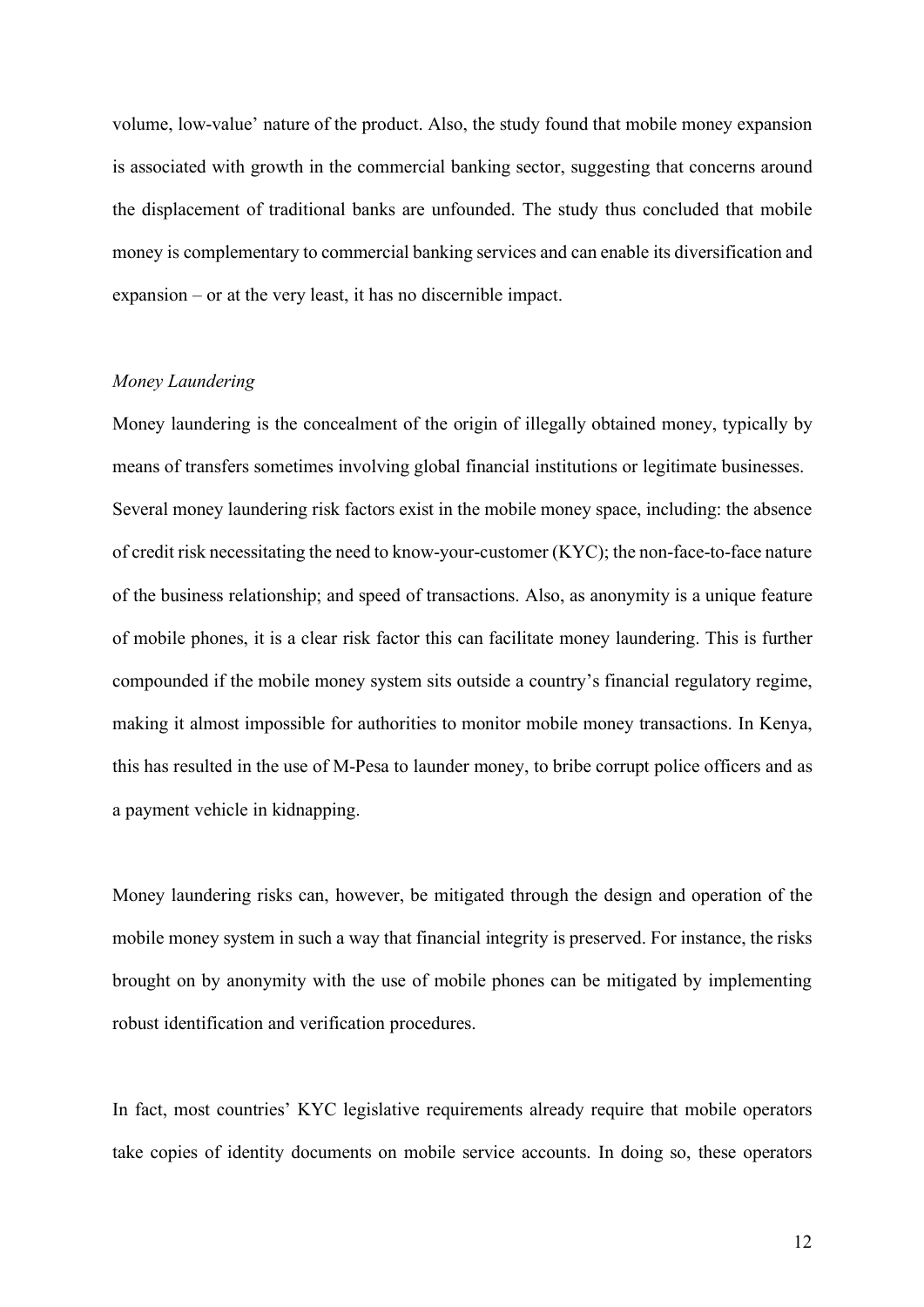increase transparency and generate useful data on transactions and customers that can be shared with enforcement agencies. However, as this would require existing reliable regimes for the verification of customer identity this may be problematic in certain African jurisdictions. In these jurisdictions alternative risk-mitigation measures can be utilised such as imposing low value limits in order to qualify as a low-risk product. This is key as if a stringent identity requirement regime is introduced, this may counter the benefit of mobile money as being inclusive as these measures may require citizens to produce documentation that they may, financially, be unable to access - such as a passport. The acquisition of a passport can be a very expensive process in certain countries in Africa and in certain remote parts, people may not be able to afford applying for a passport that would be needed to verify their identity.

As stated above, money laundering implication is worsened if mobile money systems sit outside a country's financial regulatory regime - making it almost impossible for authorities to monitor mobile money transactions. In most countries, including, Nigeria, South Africa and Zambia, mobile money operators are required to hold a license from the banking regulator to operate a mobile money service, placing them under the supervision of the regulator.

Despite, however, the need for regulation in the mitigation of money landering risks, mobile money providers face challenges in launching and scaling the full breadth of mobile financial services in countries with non-enabling regulatory environments as seen in the case of Nigeria. Enabling regulatory framework accelerate the development of the mobile money sector<sup>16</sup> and countries with non-enabling regulatory frameworks show a smaller number of registered and active mobile money accounts, as well as lower agent activity rates than countries with

<sup>&</sup>lt;sup>16</sup> 'Mobile for Development', GSMA at <https://www.gsma.com/mobilefordevelopment/mobile-money/policyand-regulation/ $\geq$  [Accessed May 22, 2020].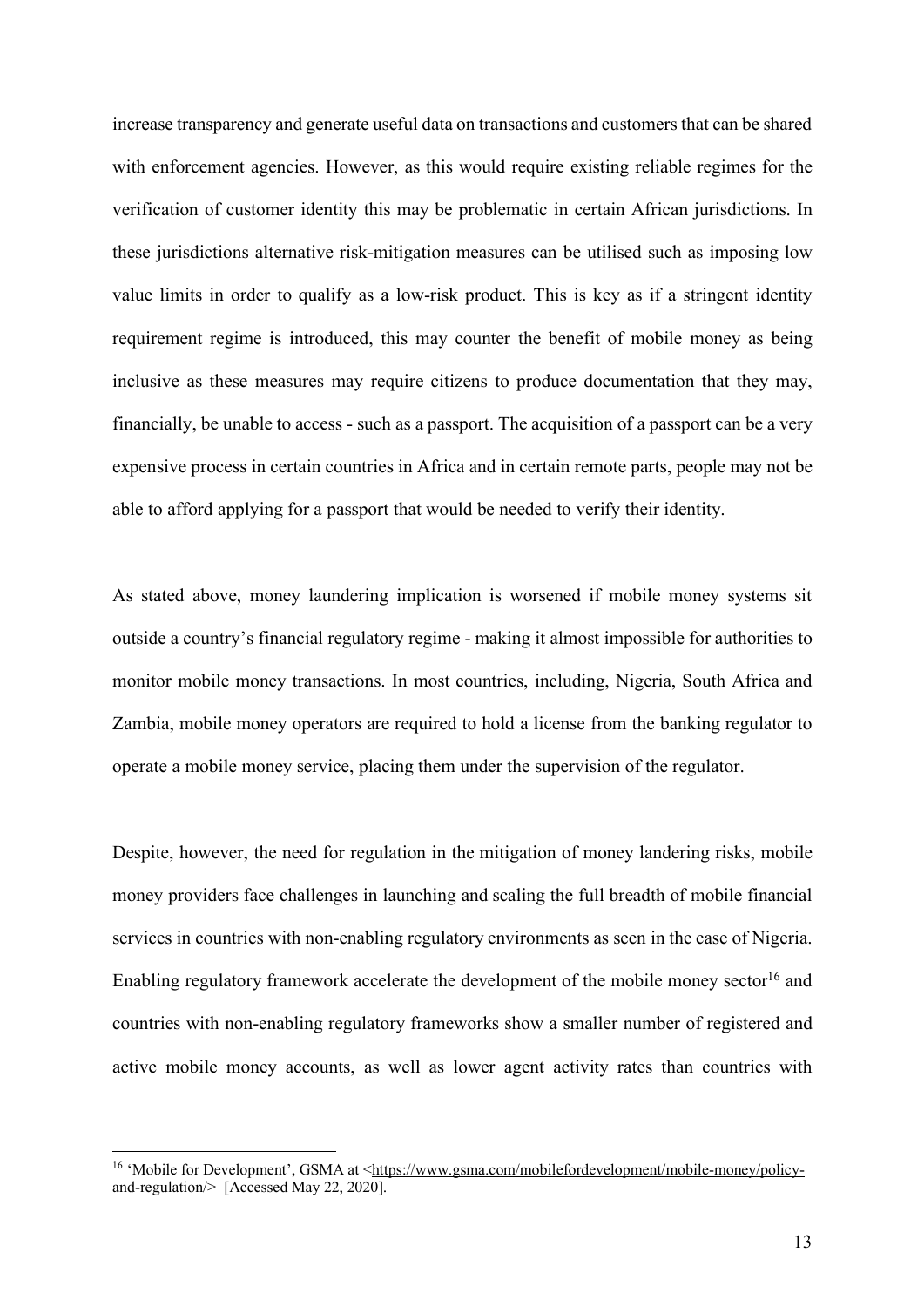enabling regulation. A need for a balanced approach to regulating this industry is needed both to continue to facilitate financial inclusion and the safe mobilisation of financial resources during a pandemic. As regulators are willing to embrace mobile money in this crisis period, and in effect to open the market for more mobile money operators, it is hoped that a balanced approach to regulation would be adopted.

#### **Crowdfunding in Africa**

Crowdfunding is a mechanism for raising finance for a cause or business ventures from the public or investors, using internet / online platforms.

The four main types of crowd funding are reward based, donations based, equity based and debt-based. In rewards-based crowdfunding, backers give a small amount of money in exchange for a reward. In donation-based crowdfunding, donors donate a small amount of money in exchange for gratitude and the feeling of supporting a cause they believe in. In equity crowdfunding, investors invest large amounts of money in a company in exchange for a small piece of equity in the company. In debt crowdfunding, lenders make a loan with the expectation to make back their principal plus interest.

Crowdfunding increased in popularity in Africa over the last decade. However, its use in Africa, has been limited in comparison to other regions of the world. According to a World Bank report, in 2015, the African crowdfunding market amounted to about \$70 million, accounting for less than one percent of the global crowdfunding market<sup>17</sup> - although a 2013

 <sup>17</sup> World Bank, *Crowdfunding in Emerging Markets: Lessons from Eastern Africa Start-ups* (World Bank 2015) p.1 at https://www.infodev.org/infodev-files/crowdfunding-in-east-africa.pdf [Accessed May 24, 2020].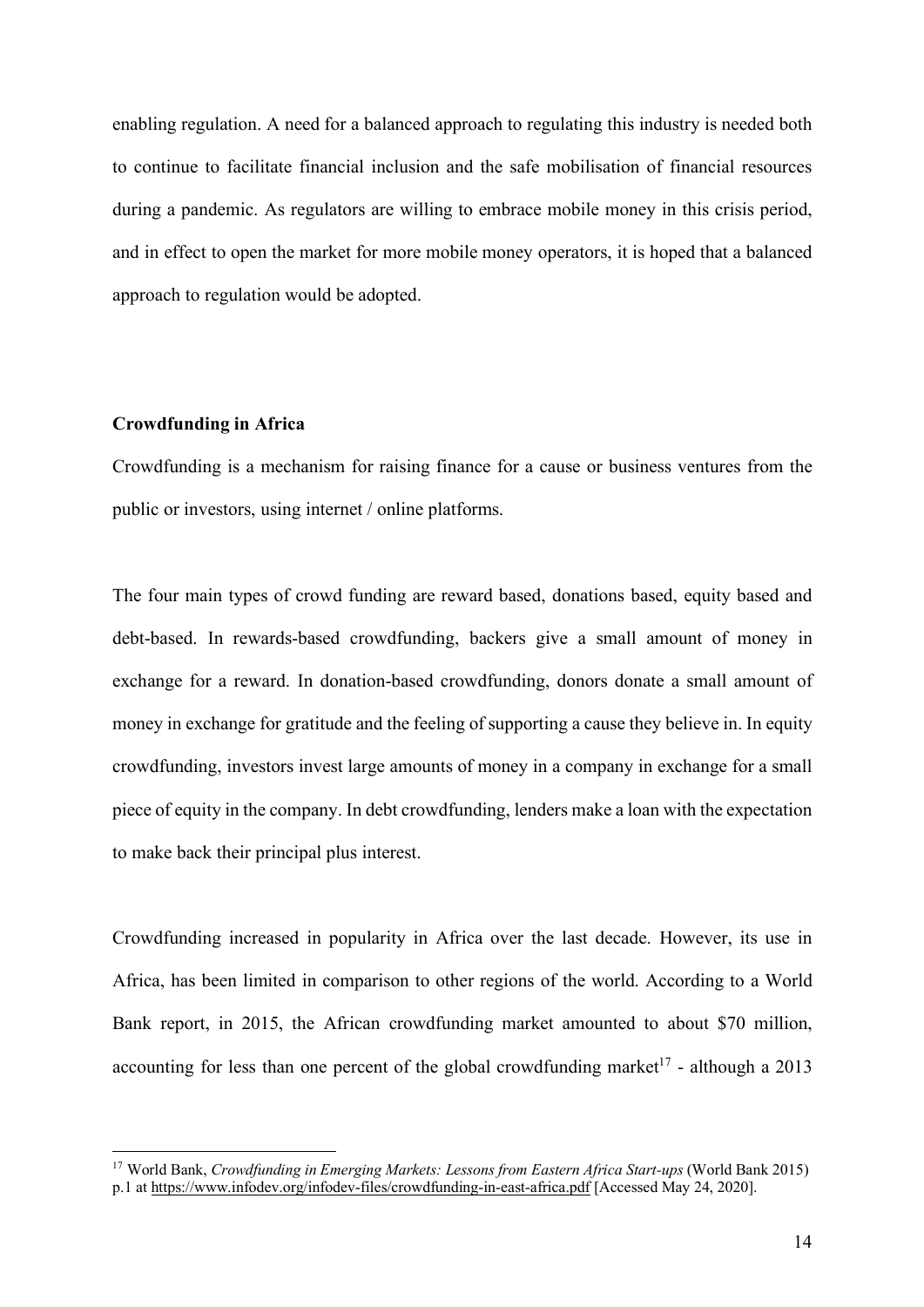report, estimated that by 2025, crowdfunding will be a \$96 billion industry growing at a rate of 300% per year. <sup>18</sup> Huge opportunity still exists for crowdfunding to engender financial inclusion and build businesses and entrepreneurship across the continent, which are necessary to boost economic activity through small and medium sized enterprises (SMEs) and in effect boost employment post the covid-19 crisis.

For this to happen, however, the regulatory infrastructure needs to be robust enough to enable its further development within the crowdfunding space.

Crowdfunding platforms are usually structured as follows: An entrepreneur will post a business pitch to a website. These pitches include a fundraising target that the entrepreneur hopes to reach. There are also non-African platforms that allow African entrepreneurs to pitch their businesses and raise capital from funders abroad. However, certain international platforms may use payment systems that restrict contributions originating in lower-income countries. Frequently, funders are members of the entrepreneur's social network but in many cases, funders may be the general public or institutional investors looking for small businesses to support. Most crowdfunding activities in Sub-Saharan are donation-based, but there has been some significant early developments around equity-based and debt-based platforms in South Africa, Kenya and Ghana.

There has been a steady growth in the number of crowdfunding platforms in Sub-Saharan Africa which can be attributed to the high demand for capital, the surge in mobile penetration, and the growing African middle class. At the end of 2015, there were 57 crowdfunding

<sup>&</sup>lt;sup>18</sup> World Bank *Crowdfunding's Potential for the Developing World* (World Bank 2013) p. 43 at https://www.infodev.org/infodev-files/wb\_crowdfundingreport-v12.pdf [Accessed May 24, 2020].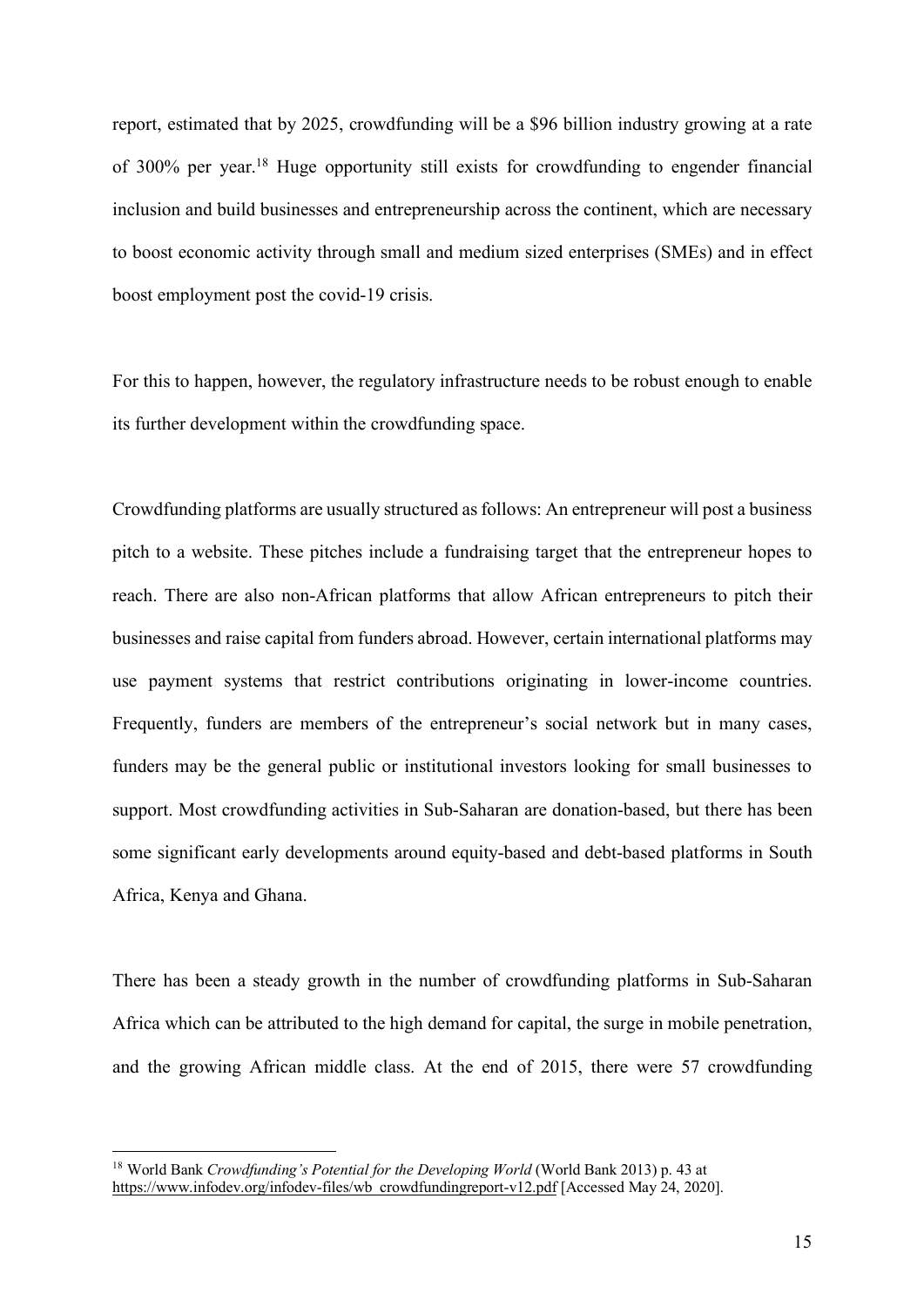platforms headquartered in Africa of which 21 were based in South Africa.19 Also, almost half of the money raised through crowdfunding in 2015 — and the significant majority of crowdfunding projects launched — took place in South Africa.<sup>20</sup> Most of these platforms are designed to serve a local consumer base and tend to support projects that operate in their host country only. With the covid-19 pandemic, and the need for more individuals and SMEs to access finance, these numbers are likely to increase.

### **Crowdfunding opportunities for recovery after the Crisis**

Crowdfunding presents three clear opportunities for entrepreneurs on the African continent to access finance both during and after the crisis.

As seen in the section on mobile money services, access to credit is often constrained - banks are highly risk-averse, and potential borrowers are often too small-scale, or lack the credit history and other data, to qualify for bank loans. By enabling entrepreneurs to appeal directly to supporters or potential customers without onerous inquiries into their creditworthiness, business histories or incomes, it creates more avenues for businesses to access capital.

Second, as a purely digital mechanism, African crowdfunding can leverage the increased use of mobile networks to transact business. The rapid expansion of mobile technologies in Africa in the last decade, is a well-known fact, and indeed, people across Africa are using phones for transactions ranging from common purchases to peer-to-peer micro-lending. Even though there is less familiarity (and in certain cases, trust) in Africa when it comes to online fundraising as

<sup>&</sup>lt;sup>19</sup> Afrikstart, *Crowdfunding in Africa Report* (2016) at <http://afrikstart.com/report/wp-

content/uploads/2016/09/Afrikstart-Crowdfunding-In-Africa-Report.pdf> [Accessed May 24, 2020].. <sup>20</sup> *Ibid*, p.1.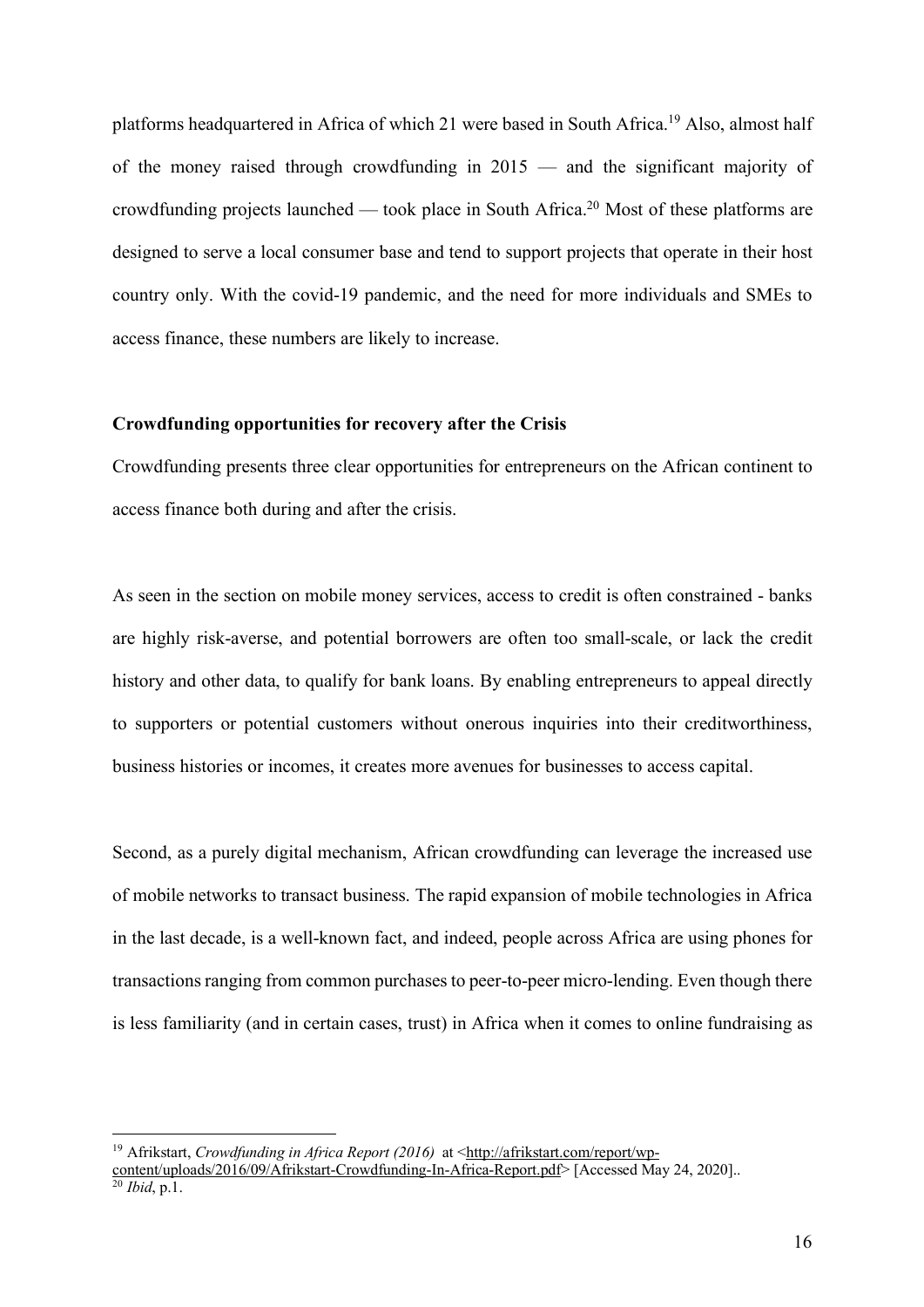a capital-raising tool, the prevalence of mobile phones could allow for rapid increases in crowdfunding activity in the context.

Third and finally, crowdfunding platforms subsidize the costs of marketing and promotion by typically allowing entrepreneurs to use the platform for free. The platforms themselves have a built-in user base, and most of the platforms that are currently active in Africa have no subscription costs. Listing a venture on a crowdfunding platform not only increases exposure to investors, but it also enables entrepreneurs to benefit from the platform's infrastructure (e.g., online presence) and brand recognition.

These factors can all come into good use and can make crowdfunding a useful tool to facilitate economic activity in the post Covid-19 recovery plan.

### **Legal and regulatory challenges of crowdfunding in Africa**

Despite the opportunities outlined above, there are some regulatory challenges with the development of crowdfunding in Africa. The challenges are borne largely from the fact that investors and African entrepreneurs who use crowdfunding platforms mostly operate in an unregulated space.

First, the absence of regulation means an absence of adequate investor protections. The absence of laws requiring disclosures and data protection which enable contributors to have opportunities for legal redress when violated, would not unsurprisingly, dissuade investors from funding entrepreneur ventures through this mechanism. By contrast, in the United States, Title III of the Jumpstart Our Business Start-ups (JOBS) Act regulates equity crowdfunding and permits companies to issue securities through crowdfunding platforms. U.S. law requires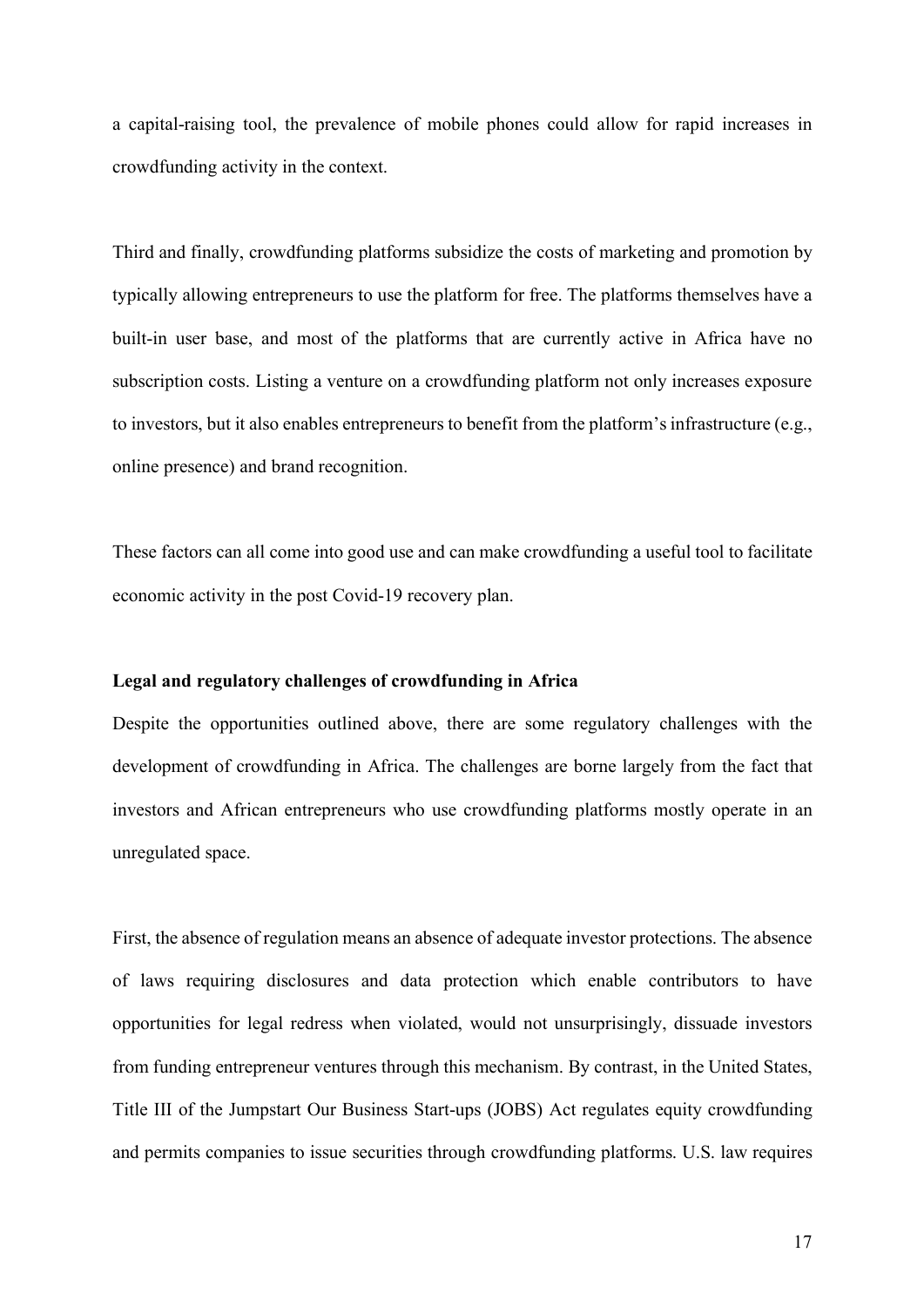businesses seeking crowdfunding to make substantive disclosures that provide investors with information. Similar disclosure rules in African nations would enable investors to make informed decisions and potentially improve investor confidence.

Another area of regulatory concern is the lack of clarity about the legal status of African crowdfunding organizations which is a huge concern for international investors. For instance, most equity or debt crowdfunding organizations in Africa are not licensed as financial services companies as a result, some investors are concerned that they may be violating money laundering and terrorism financing laws by making contributions to these platforms. In order to encourage more crowdfunding, governments need to mitigate these concerns by enacting laws on crowdfunding, which among other things, would clarify the status of crowdfunding organisations and allay investor concerns around money laundering.

Some countries are beginning to take steps in this direction, for example, the Financial Services Board in South Africa released a list of potentially-applicable existing regulations and encouraged those seeking to raise finance through crowdfunding to contact the Board to ensure the lawfulness of their campaigns. There is reason to believe that as the crowdfunding industry grows in African markets, so too will the push for an adequate regulatory framework. Nonetheless though, in a report launched by the World Bank in 2019, based on a survey conducted between April and June 2019 which involved more than 110 jurisdictions globally, it was stated that the survey found more change in lower income countries with almost 64% of countries in Africa expected to change their regulatory framework for crowdfunding by early 2021.21 This is expected to include regulation covering equity and debt-based crowd funding.

<sup>&</sup>lt;sup>21</sup> World Bank and CCAF, Regulating Alternative Finance: Results from a Global Regulator Survey (2019), p. 29 at

<sup>&</sup>lt;https://openknowledge.worldbank.org/bitstream/handle/10986/32592/142764.pdf?sequence=1&isAllowed=y>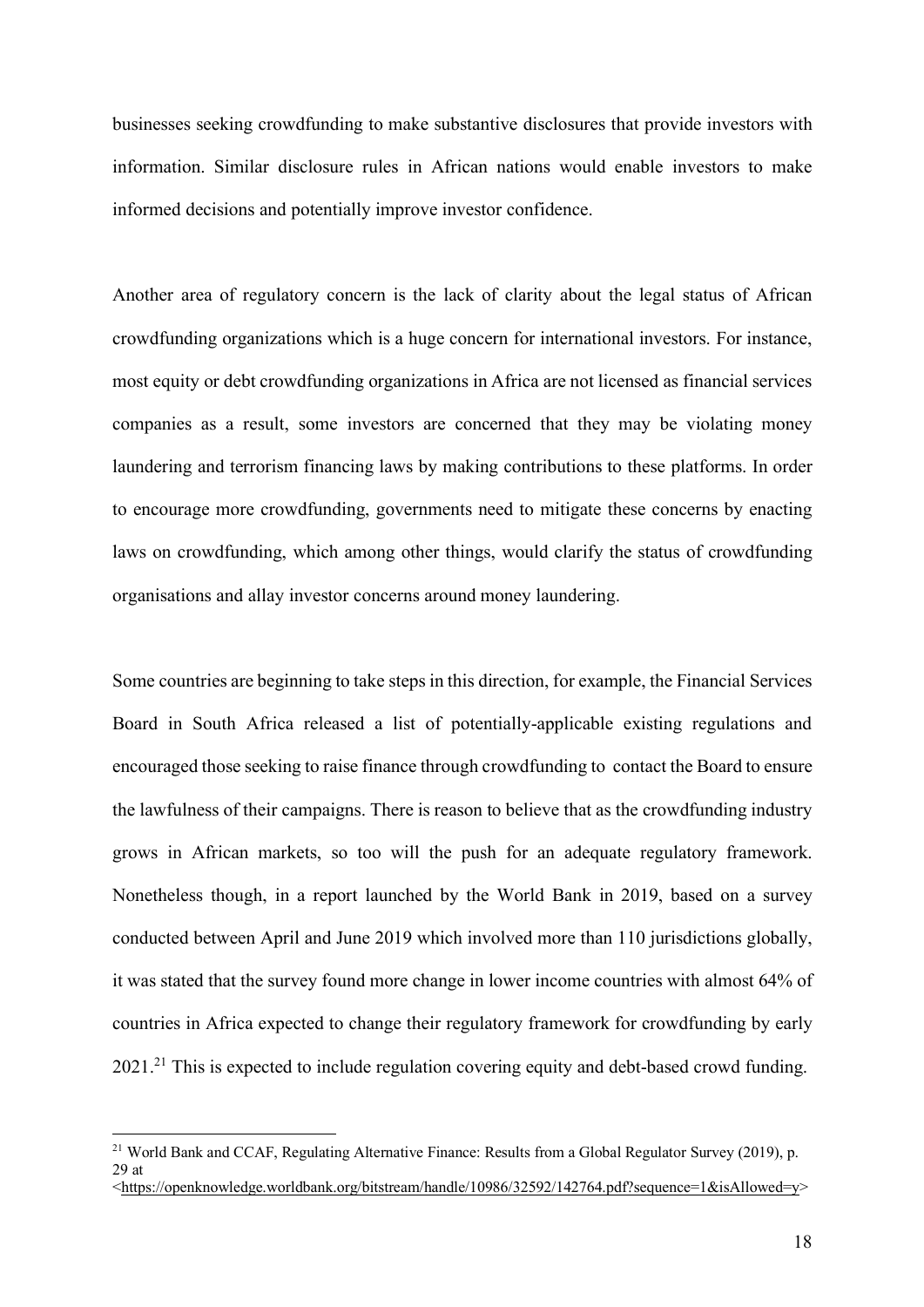Since a lot of start-ups solicit financing locally, and access to the internet through mobile phones facilitate this, access to a larger regional market would be very useful to crowdfunders and investors as it would present more opportunities to them. As such, a regional framework designed around these infrastructures would be useful since the vast majority of crowdfunding platforms available across the continent today are locally-oriented and do not support international payment mechanisms which enable most crowdfunding platforms across the world to attract capital internationally. Raising finance within the region can therefore be a useful channel to be used to facilitate financial inclusion of start-up entrepreneurs who may not be able to access finance through the formal financial sector and thus promote the growth of start-up and small businesses across the African continent. This would, however, require a robust regional regulatory regime. Regional cooperation in this way would be hugely beneficial both during and after the crisis in order to facilitate the economic recovery process through crowdfunding across Africa post Covid-19.

### **Cryptocurrencies and access to finance in Africa**

 $\overline{a}$ 

Cryptocurrencies are defined as decentralised convertible virtual currencies. They are 'decentralised', meaning that they are issued without a central administering authority. They are ' convertible' as they can be exchanged for fiat currency such as pounds, dollars and euros and this facilitates their use for settling commercial transactions. They are cryptography-based, distributed open source and function on a peer-to-peer basis. Significantly, the underlying protocols on which most cryptocurrencies are based do not require or provide user

<sup>(</sup>Accessed May 24, 2020). Also see Alfonso Garcia Mora, 'Keeping pace with alternative finance' at

<sup>&</sup>lt;https://blogs.worldbank.org/psd/keeping-pace-alternative-finance> [Accessed May 25, 2020].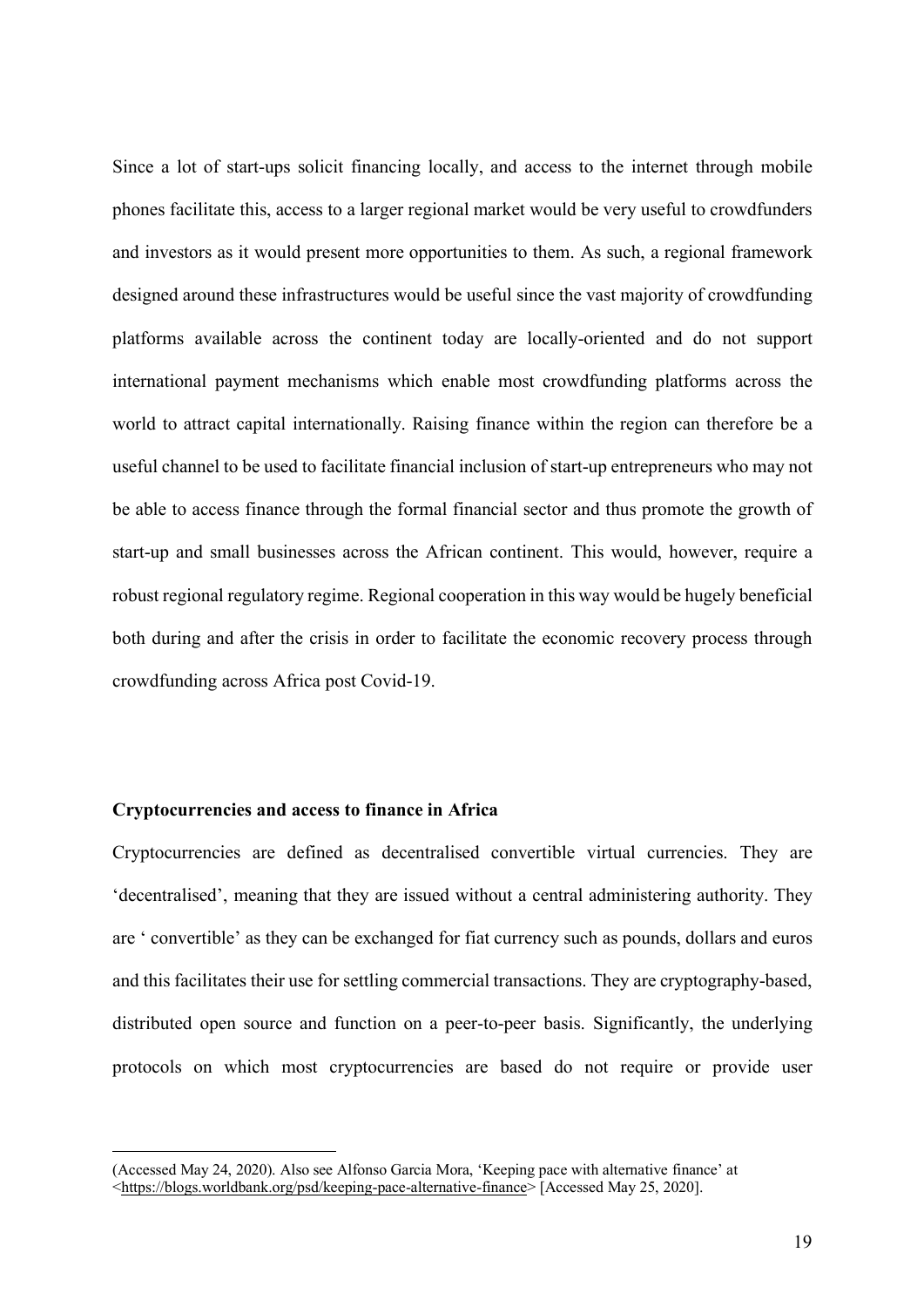identification and verification. Also, the historical transaction records generated on the blockchain (the technology behind bitcoin, which serves as a public ledger of all cryptocurrency transactions) are not necessarily associated with an individual's identity.

Cryptocurrencies are a recent phenomenon and Bitcoin was the first to gain international reputation as a digital currency that could be used to settle transactions after it was anonymously created in early 2009. Amongst other things, they have the potential to facilitate financial inclusion as they require no central administrating body to coordinate their use and parties that use them can make payments directly on the blockchain on a peer to peer basis. They are easy and a quick mechanism to transfer funds from person to person either between parties signed up to the cryptocurrency networks or through cryptocurrency exchanges or cryptocurrency wallets that enable the ease of transfer of cryptocurrency from one party to another. By by-passing the sometimes, stringent requirements for accessing the formal financial sector and opening a bank account, they can facilitate financial inclusion and enable individuals excluded from the formal financial sector transact nationally and internationally with parties willing to accept cryptocurrency for goods and services sold. To that extent, they can facilitate financial inclusion in Africa.

Since they are convertible, their potential to be converted to local fiat currencies through exchanges, also means that they can be useful during the pandemic. Rather than the use of cash which, as stated above, has been linked to the spread of the disease, they can be used to effect transactions if there is a widespread acceptance of them.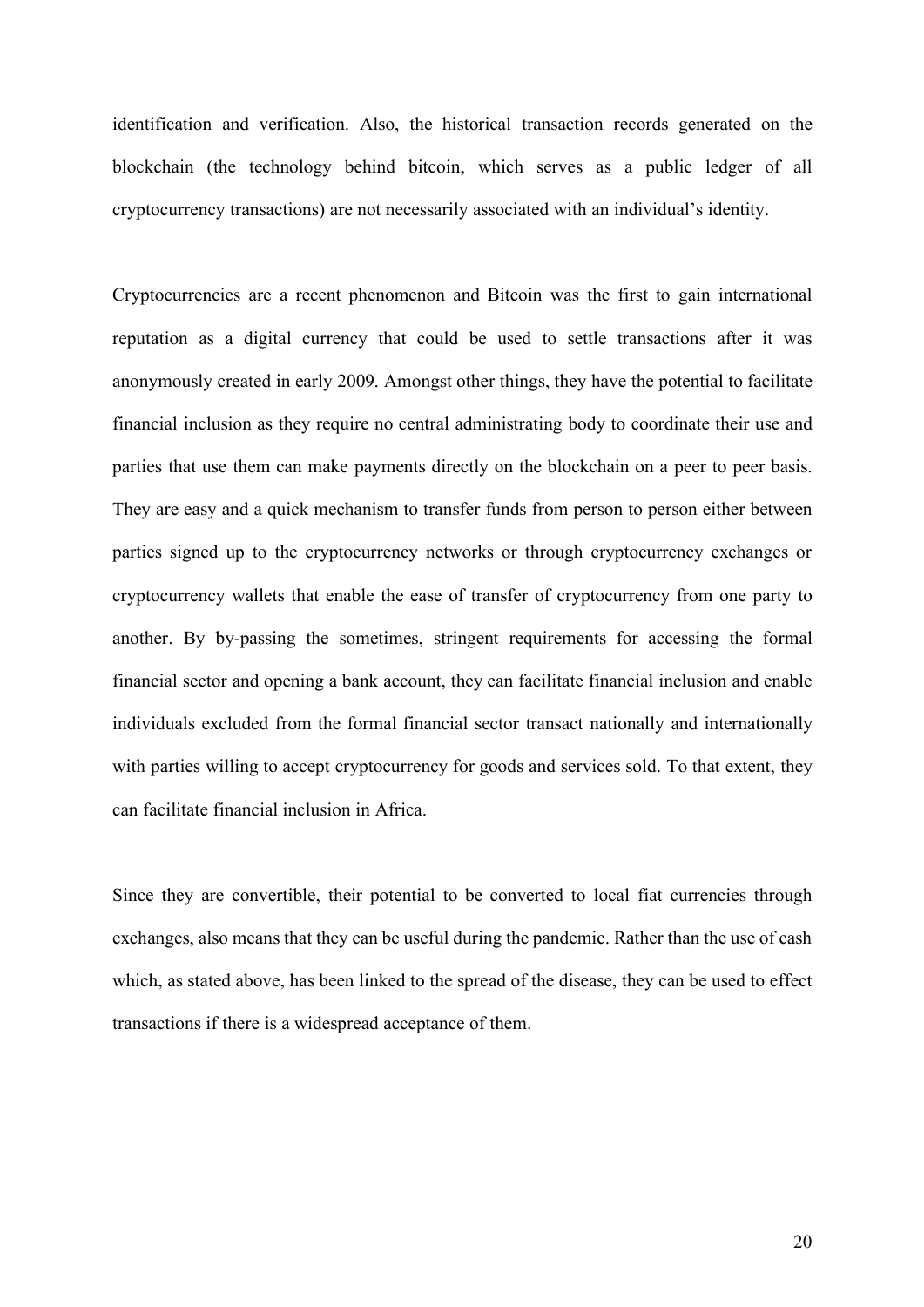Despite these advantages, however, the use of cryptocurrencies raise a number of concerns for financial regulators and governments around the world.<sup>22</sup> These regulatory concerns, are more pronounced in African states as most have not taken a definitive stance on how to regulate them or the exchanges and wallet providers that facilitate their circulation.

#### **Regulating cryptocurrencies / cryptoassets in Africa**

# *Money laundering*

According to INTERPOL, cryptocurrencies are known to significantly facilitate money laundering as they hide the identities of transacting parties. As it is, money laundering is a significant problem since Africa loses on average about US\$50 billion a year through it, according to the Organisation for Economic Cooperation and Development (OECD) in 2018. With the growth of cryptocurrency transactions money laundering is set to rise. To confirm rise in cryptocurrency transactions, Paxful, a virtual currency wallet provider (VASP), stated in January 2019 that the volume of transactions it had processed from the continent had risen by more than 130 percent and between October 2018 to October 2019)<sup>23</sup>

Money laundering and other financial crimes are facilitated by cryptocurrencies due to the ease with which they are transferred from person to person and also as the identities of transacting parties are encrypted and hidden. The latter characteristic has, however, been the subject of recent international regulatory intervention through the Financial Actions Task Force (FATF), the international standard setter against money laundering and terrorism financing. The FATF has instituted what in US banking has long been referred to as a funds "Travel Rule" (enabling

 <sup>22</sup> See Iwa Salami, 'Cryptocurrencies – Cross-border Regulatory Dimensions', *European Financial Review*, (April – May 2018) at <http://www.europeanfinancialreview.com/?p=23432> [Accessed April 24<sup>,</sup> 2020]. <sup>23</sup> Adrian Zmudzinski, 'P2P Crypto Trading Volume increased 2800% in South Africa, Says Paxful' Cointelegraph (29 October 2019) at <https://cointelegraph.com/news/p2p-crypto-trading-volume-increased-

<sup>2800-</sup>in-south-africa-says-paxful> [Accessed May 24, 2020).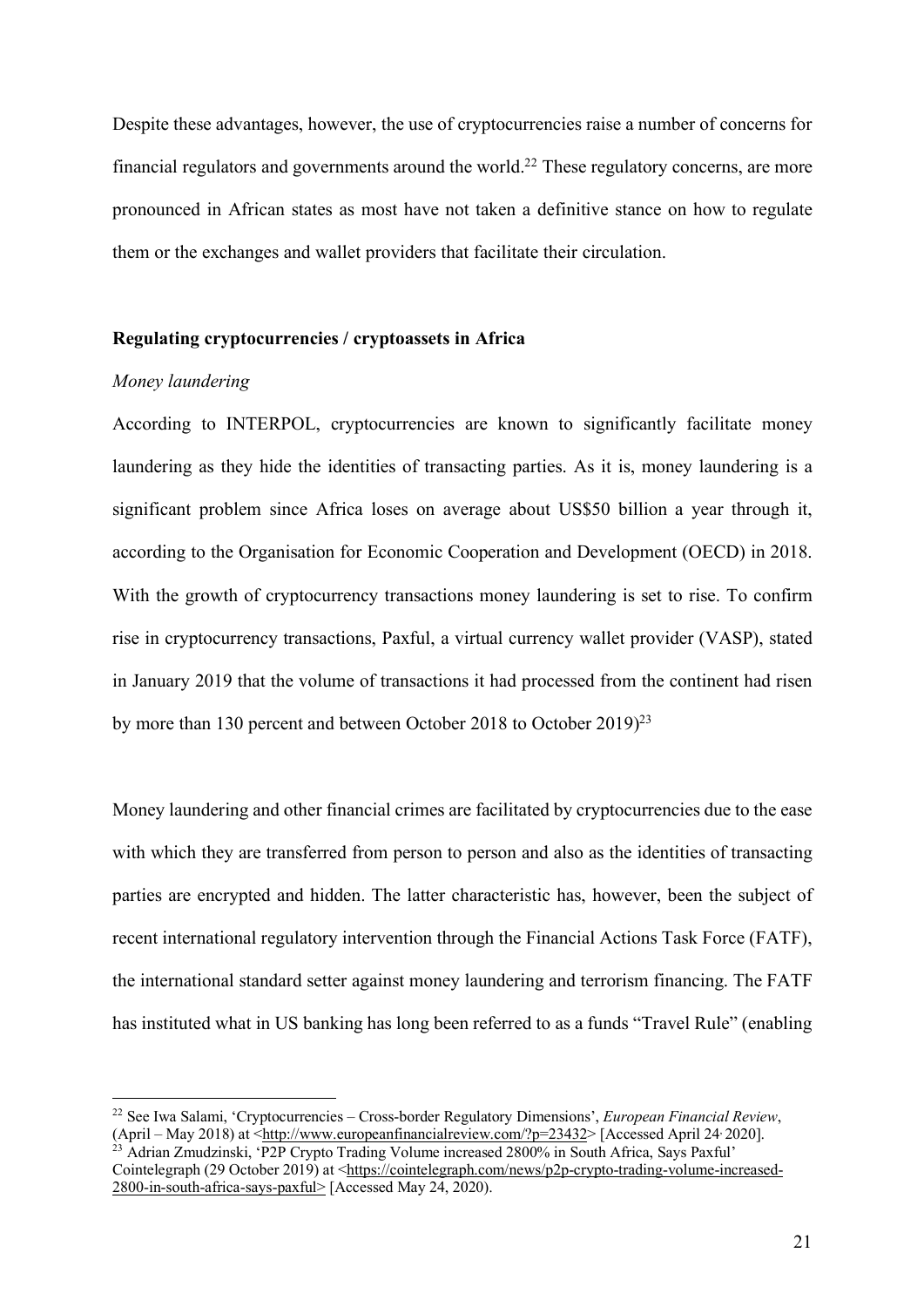the application of similar KYC required for banks), to virtual assets service providers (VASPs) including cryptocurrency exchanges and wallet providers. This rule requires VASPs to securely transmit (and store) sender and receiver information whenever cryptoassets moves.

The FATF recommended that its 37 member countries — representing some 80 percent of the world's GDP — enact this "travel rule." Basically, the FATF's new cryptoassets travel rule compels VASPs to securely share customers' information with other VASPs whenever cryptoassets move (for transactions above USD/EUR\$1,000). Furthermore, they need to obtain and hold required originator information as well as required and accurate beneficiary information.<sup>24</sup>

Whilst these provisions are welcomed and necessary to curb money laundering (through cryptoassets) their implementation in Africa is much more complex as cryptoassets firms and VASP remain largely unregulated across Africa. So, for instance, while South African regulators are relatively progressive on cryptoassets, they remain unregulated. According to the SARB, there are currently no specific laws that govern their use and no regulatory compliance requirements exist for trading them.25 However, in a joint consultation paper by the Intergovernmental Fintech Working Group (IFWG) and the Crypto Assets Regulatory Working Group<sup>26</sup>, on Policy Proposals for Crypto Assets in January 2019, it was suggested that South Africa should implement the FATF recommendation on cryptoassets. Suffice to mention that this was before FATF adopted the travel rules for cryptoasset trading.<sup>27</sup>

<sup>&</sup>lt;sup>24</sup> FATF Interpretative Note to Recommendation 16.

<sup>25</sup> *Virtual Currencies/Crypto-Currencies*, SARB at

<sup>&</sup>lt;https://www.resbank.co.za/RegulationAndSupervision/FinancialSurveillanceAndExchangeControl/FAQs/Page s/VirtualCurrenciesCryptocurrencies.aspx> [Accessed May 24, 2020].

<sup>&</sup>lt;sup>26</sup> Crypto Assets Regulatory Working Group, Consultation Paper on Policy Proposals for Crypto Assets (January 2019), at http://www.treasury.gov.za/comm\_media/press/2019/CAR WG Consultation paper on crypto assets\_final.pdf [Accessed May 24, 2020].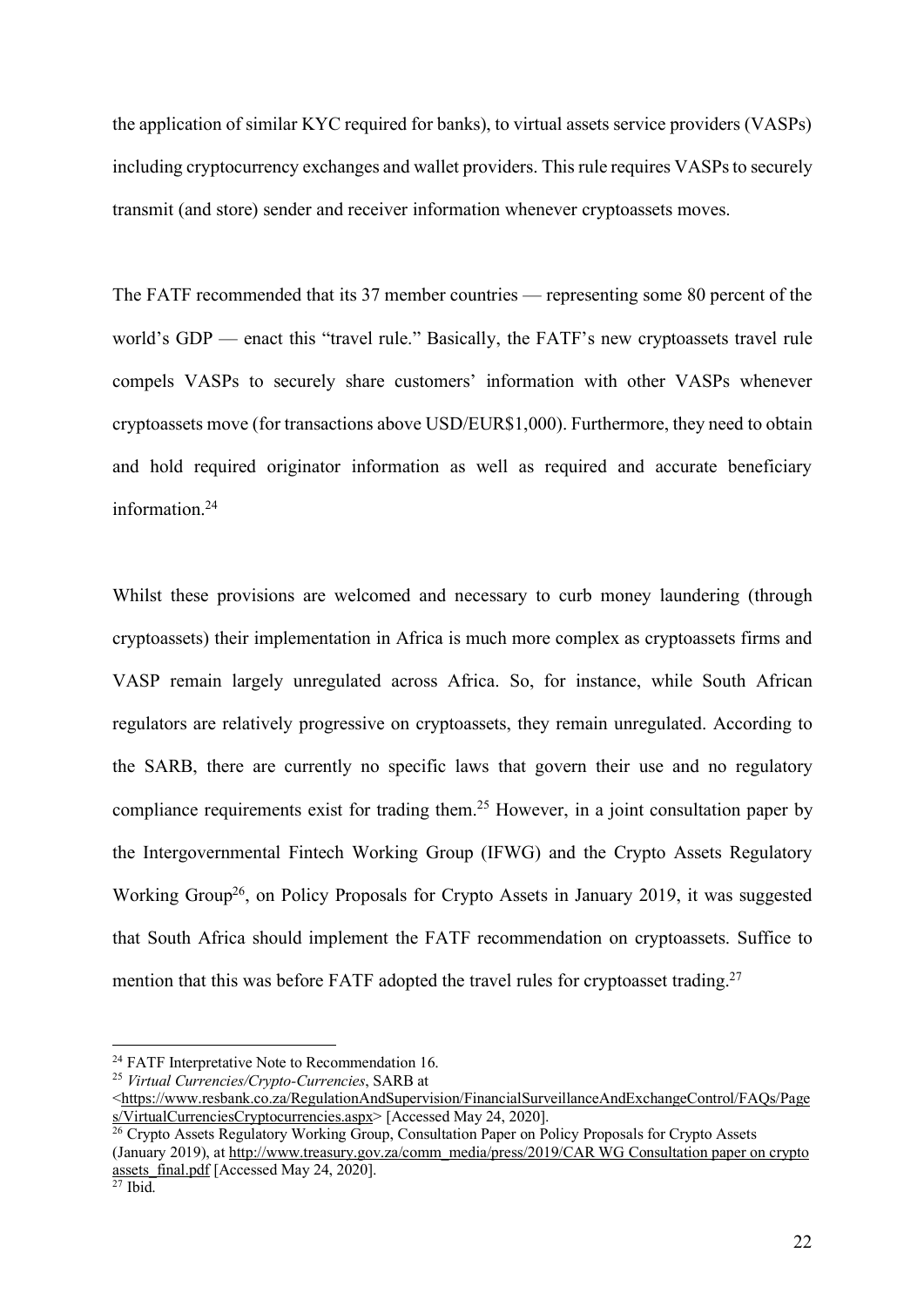On the other hand, Nigeria has adopted a cautious approach and in January 2017, the Central Bank of Nigeria (CBN) issued a circular signed by CBN Director, Kevin Amugo, requiring cryptocurrency exchanges' banks and other financial institutions customers to comply with standard AML/KYC requirements.<sup>28</sup> At another meeting of bankers in March 2017, CBN Deputy Director, Musa Itopa Jimoh stated, "Central banks cannot control or regulate bitcoin. Just the same way no one is going to control or regulate the internet. We don't own it."29 These two statements appear to conflate the trading of cryptocurrencies on decentralised and centralised platforms. While it is difficult to regulate the trading of cryptocurrencies on decentralised platforms, such as on the bitcoin network itself, progress is being made to regulate them on centralised platforms such as the through FATF requirements that VASP fulfil the travel rule as highlighted above. So, while the bitcoin network itself cannot be regulated, the trading of bitcoin on centralised platforms can be.

In the case of Kenya, the Kenya Central Bank were forced to clarify their position on cryptoassets following the 2015 court case between Safaricom and the cryptocurrency exchange BitPesa. In this case, Safaricom suspended its MPESA services to Lipisha Consortium and Bitpesa because Bitpesa was engaged in a money remittance business using Bitcoin without approval from the CBK. The court held that Safaricom was within its rights to have suspended its services to Lipisha and Bitpesa for operating a money remittance business without CBK approval as Safaricom could be found to be in breach of anti-money laundering

<sup>&</sup>lt;sup>28</sup> Central Bank of Nigeria, Circular to Banks and Other Financial Institutions on Virtual Currency Operations in Nigeria (12 January 2017) at

<sup>&</sup>lt;https://www.cbn.gov.ng/out/2017/fprd/aml%20january%202017%20circular%20to%20fis%20on%20virtual% 20currency.pdf> [Accessed December 2019).

<sup>&</sup>lt;sup>29</sup> See Amit Jaiswal, 'The Central Bank of Nigeria Stand on Bitcoin' (7 March 2017) at

<sup>&</sup>lt;https://coinpedia.wordpress.com/2017/03/07/the-central-bank-of-nigeria-stand-on-bitcoin/> [Accessed May 24, 2020].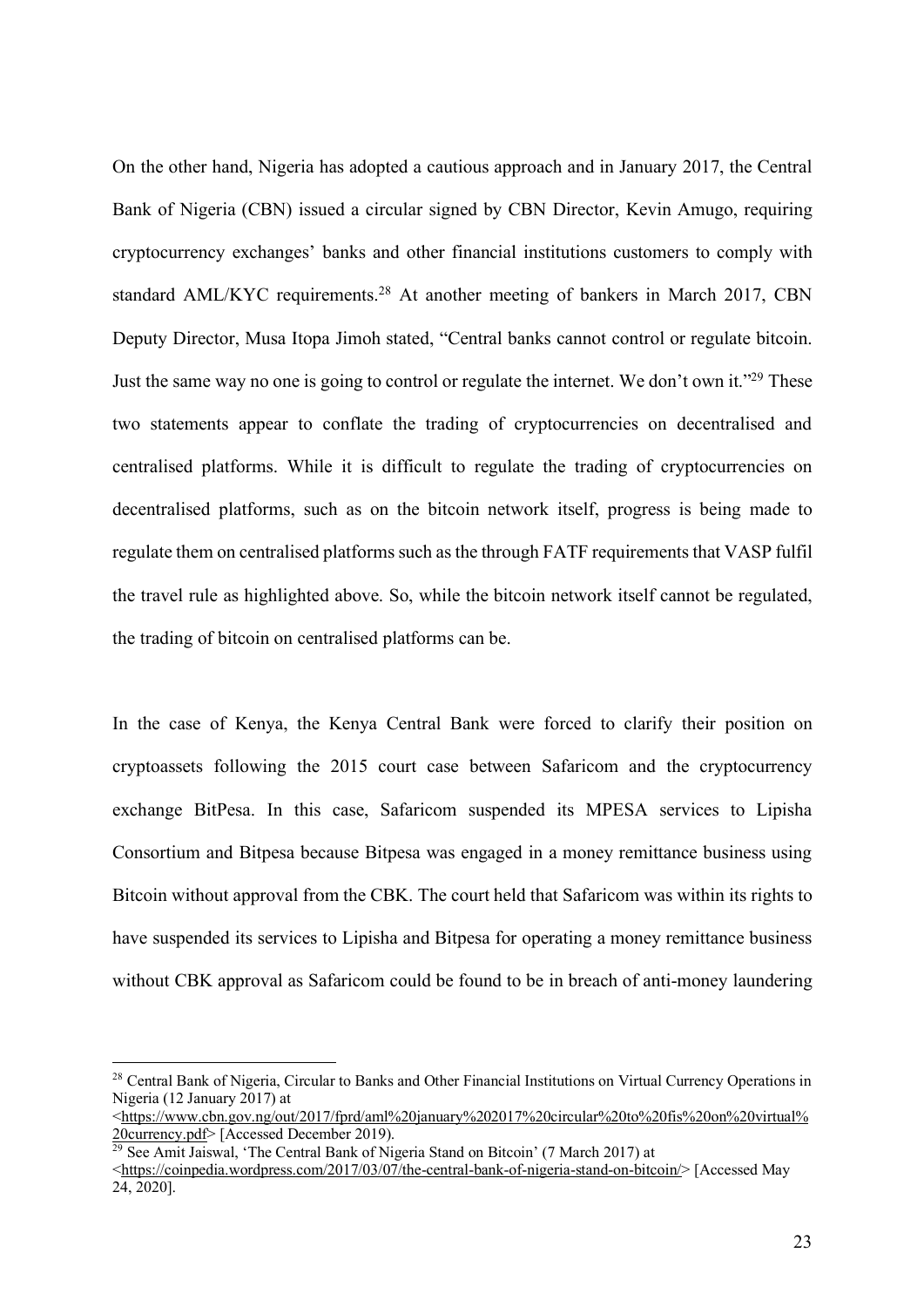regulations by allowing Bitcoin trading and remittances through its M-PESA platform. This is due to the anonymity associated with Bitcoin trading, which is in contravention of KYC requirements in remittances and money transfer regulations.30

After this case the CBK issued a warning stating that "Bitcoin and similar products are not legal tender nor are they regulated in Kenya. The public should therefore desist from transacting in Bitcoin and similar products".<sup>31</sup> However, appetite for virtual currencies remains strong in Kenya, and volumes transacted are the third highest in Africa (behind South Africa and Nigeria). Despite the warning by the CBK, there is no law prohibiting their use. Since cryptocurrency exchanges continue to operate in Kenya, these VASP should be regulated in so far as compliance with AML/KYC standards are concerned.

African countries should endeavour to adopt the approach suggested for South Africa by the IFWG to adopt FATF standards. This is more pertinent to South Africa, Nigeria and Kenya, the three countries with the highest volumes of cryptocurrency transactions in Africa.

### *Investor protection*

There have been numerous cases of crypto assets scams in Africa such as well-known Bitcoin Wallet 2019 (South Africa), Velox 10 Global 2019 (Kenya), Bitcoin Global 2018 (South Africa), Nigeria Calabar Company 2018 (Nigeria), Mavrodi Mundial Moneybox - MMM

<sup>&</sup>lt;sup>30</sup> Sonal Seipal and Geunhak Shin 'Bitcoin and other virtual currencies from a Kenyan legal perspective' at <https://www.africalegalnetwork.com/wp-content/uploads/2018/04/Bitcoin-and-other-Virtual-Currencies-froma-Kenyan-Legal-Perspective.pdf> [Accessed December 4, 2019].

 $31$  Central Bank of Kenya, 'Public notice: Caution to the public on virtual currencies such as bitcoin', at

<sup>&</sup>lt;https://www.centralbank.go.ke/images/docs/media/Public\_Notice\_on\_virtual\_currencies\_such\_as\_Bitcoin.pdf  $>$  [Accessed May 24, 2020).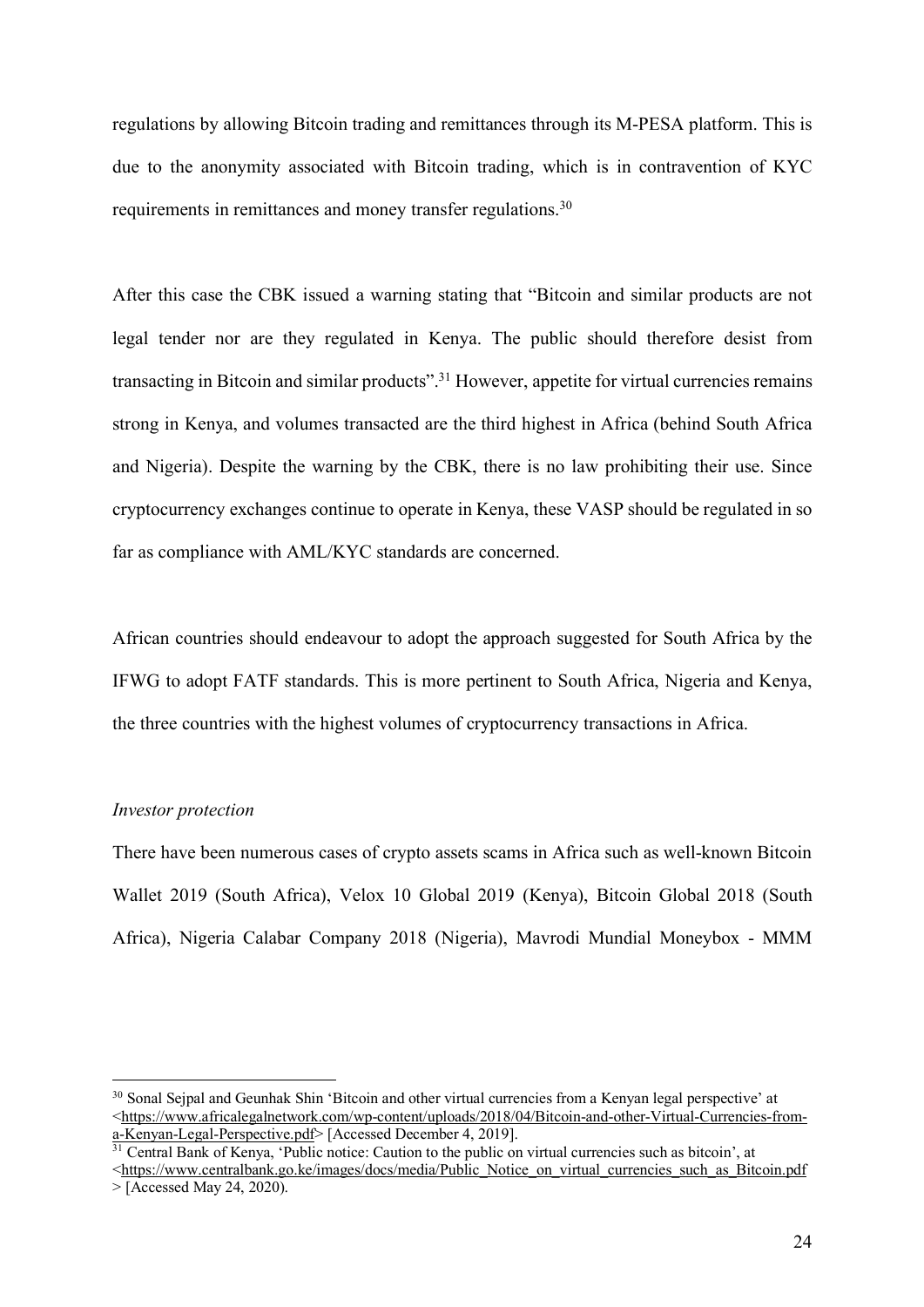(South Africa, Kenya and Nigeria) 2012 -2017. All of these have involved investing in bitcoin and exit scams<sup>32</sup>

These reveal the operational risks that could occur if cryptoasset firms / VASP do not institute the necessary security infrastructure to avoid such implications on investors. The whole area of the status of cryptoassets (whether they constitute securities or commodities and the effect of this on retail investors) across the world has been varied with countries adopting different approaches ranging from non-regulation, to an outright ban such as in China and North Korea.

In the case of South Africa, there is no current reference in the Financial Markets Act 19 of 2012 to cryptoassets in the definition of 'securities' and the registrar of securities services has not prescribed cryptoassets to be instruments similar to any of the securities listed in the FMA.

In the Nigerian case, the circular signed by CBN Director, Kevin Amugo, referred to above stated "… Consumers may therefore lose their money without any legal redress in the event that these exchanges collapse or close business."33 In January 2018 the Senate warned Nigerians against investing in cryptocurrency investments and requested that the CBN and other regulators do more to educate the public on these risks.<sup>34</sup> On 28 February 2018, the CBN issued another statement stating that "for the avoidance of doubt, dealers and investors in any

<sup>&</sup>lt;sup>32</sup> Steven Weru, 'Bitcoin Scams in Africa: Their History and how to avoid becoming a victim' at <https://bitcoinmagazine.com/articles/bitcoin-scams-in-africa-their-history-and-how-to-avoid-becoming-avictim> [Accessed May 24, 2020).

<sup>&</sup>lt;sup>33</sup> Central Bank of Nigeria, Circular to Banks and Other Financial Institutions on Virtual Currency Operations in Nigeria (12 January 2017) at

<sup>&</sup>lt;https://www.cbn.gov.ng/out/2017/fprd/aml%20january%202017%20circular%20to%20fis%20on%20virtual% 20currency.pdf> [Accessed May 24, 2020].<br><sup>34</sup> Leke Baiyewu, 'Senate warns Nigerians against investment in bitcoins', Punch Newspaper (31 January 2018)

at <https://punchng.com/senate-warns-nigerians-against-investment-in-bitcoins/> [Accessed May 25, 2020].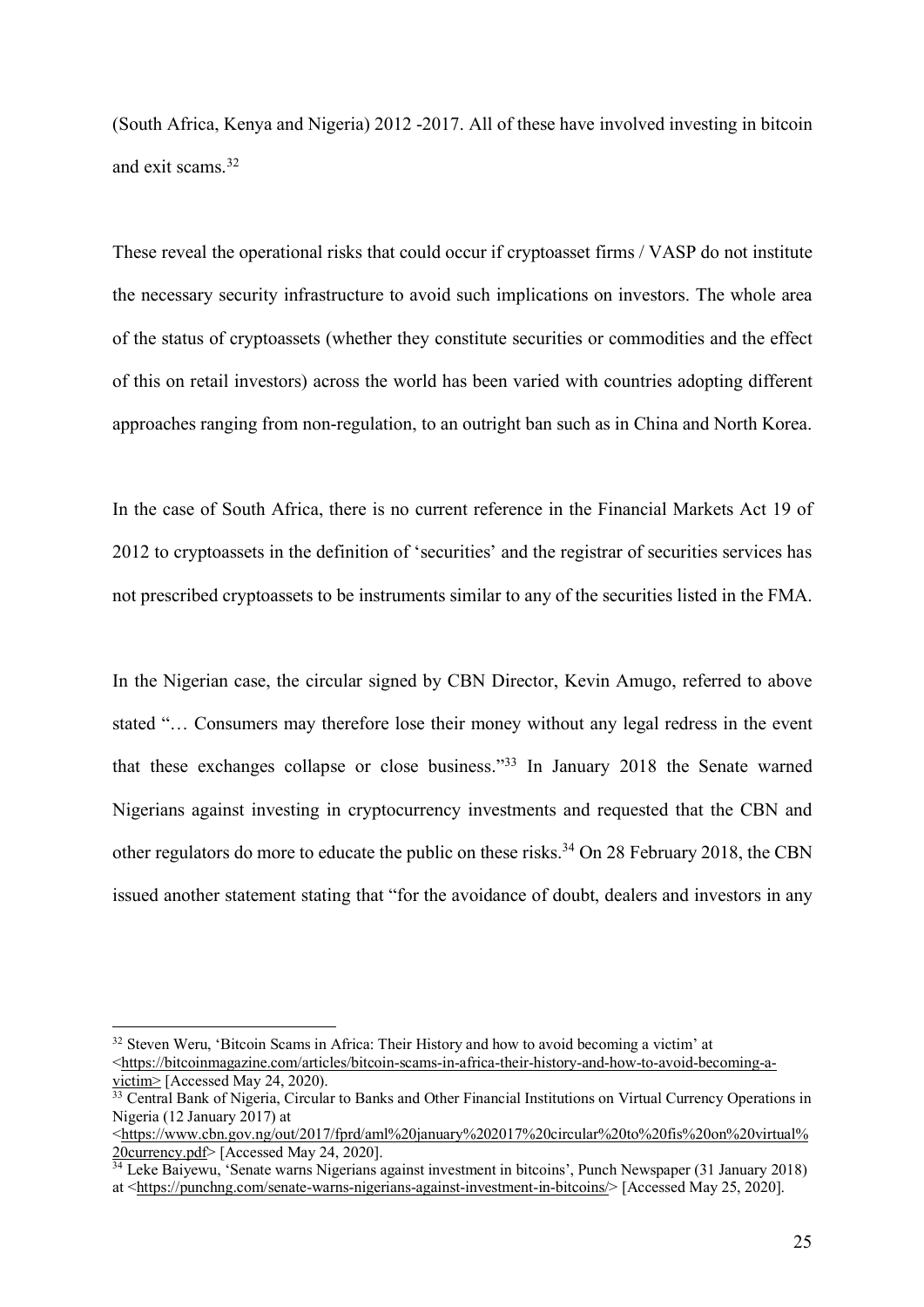kind of cryptocurrency in Nigeria are not protected by law".<sup>35</sup> Nigeria, therefore, offers no protection to cryptocurrencies investors.

In the case of Kenya, as stated above, the Kenya Central Bank were forced to clarify their position on cryptoassets only after the Safaricom and BitPesa 2015 case where they stated that the public should therefore desist from transacting in Bitcoin and similar products as they are not legal tender. Despite the warning by the CBK there is no law prohibiting their use and the appetite for cryptoassets remains strong in Kenya as volumes transacted are the third highest in Africa. Suffice to mention that the Capital Markets Authority (CMA) has now set up a regulatory sandbox which will help the CMA gain visibility into new innovations as the innovator tests their products and services in live environments. In June 2017, the CMA published the Stakeholders' Consultative Paper on Policy Framework for Implementation of a Regulatory Sandbox to Support Fintech Innovation in the Capital Markets in Kenya. <sup>36</sup> In this paper they highlighted cryptocurrencies as one of the capital market based Fintech innovations. The boundaries that the regulatory sandbox puts around live testing also reduces risks to consumers from new financial products and services.

It is not surprising though that these African countries have not taken a definitive stance in regulating cryptoassets investments — much like other countries in the world where it is indicated that cryptoassets are not regulated and not subject to securities laws. This is primarily as securities would usually be issued by company against whom the holder of securities will

 <sup>35</sup> Central Bank of Nigeria, 'Virtual Currencies not Legal Tender in Nigeria' Press Release (28 February 2018) at <https://www.cbn.gov.ng/Out/2018/CCD/Press%20Release%20on%20Virtual%20Currencies.pdf> [Accessed 24 May 2020].

<sup>36</sup> Capital Markets Authority, *Stakeholders' Consultative Paper on Policy Framework for Implementation of a Regulatory Sandbox to Support Fintech Innovation in the Capital Markets in Kenya*, 2017, p. 8-10 at < https://www.cma.or.ke/index.php?option=com\_content&view=article&id=353:stakeholders-consultative-paperon-policy-framework-for-implementation-of-regulatory-sandbox-to-support-financial-technology-fintechinnovation-in-the-capital-markets-in-kenya&catid=12&Itemid=207> [Accessed May 24, 2020].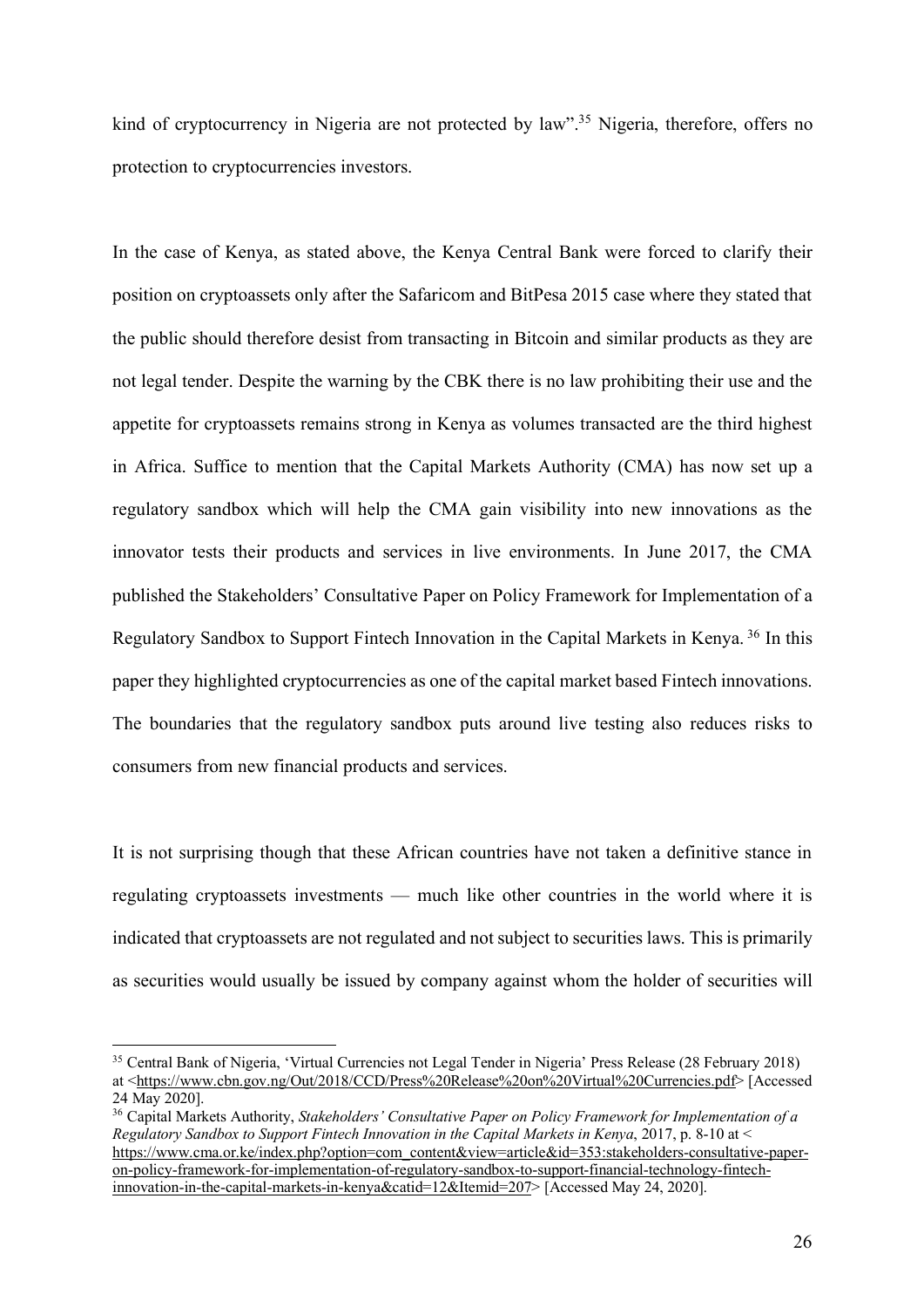have a claim. As cryptoassets do not have this character, having not being issued by a company or central administrator, no one can be held accountable for investors claims. Despite this though, a regulatory framework can be instituted for the operation of crypto transactions on centralised platforms where things like operational risks from exchange hacking, as well as the facilitation of trade on centralised platforms can be regulated. These could be through issuing stronger security requirements to avoid cryptocurrency exchange hacks and exit scams referred to above; also through the application of the FATF travel rules for fulling AML/KYC standards and building in mechanisms to calculate capital requirements provisions for cryptocurrency exchanges' operational risks.

Suffice to mention that countries such as Zimbabwe which had previously banned cryptocurrency transactions, announced<sup>37</sup> in March 2020 that it is developing a regulatory framework for cryptocurrencies that will establish a clear procedure for firms to become compliant with the country's financial regulations and therefore be allowed to do business with banks. This approach and further regulatory clarity would pave the way for the use of cryptocurrency to mobilise resources during and after the covid-19 crisis and is to be welcomed.

## *Monetary policy implications*

At the moment cryptoassets do not fulfil all the functions of money (that is that they can be used as a medium of exchange, unit of account and store of value) in African countries. Even the most popular cryptoasset in Africa, bitcoin, does not have a significant impact on the real economy or on monetary policy as it is not widely used to pay for goods and services. However,

<sup>&</sup>lt;sup>37</sup> Andrey Shevchenko, 'Zimbabwe returns to crypto as reserve bank proposes regulatory sandbox' at <https://cointelegraph.com/news/zimbabwe-returns-to-crypto-as-reserve-bank-proposes-regulatory-sandbox> [Accessed May 21, 2020].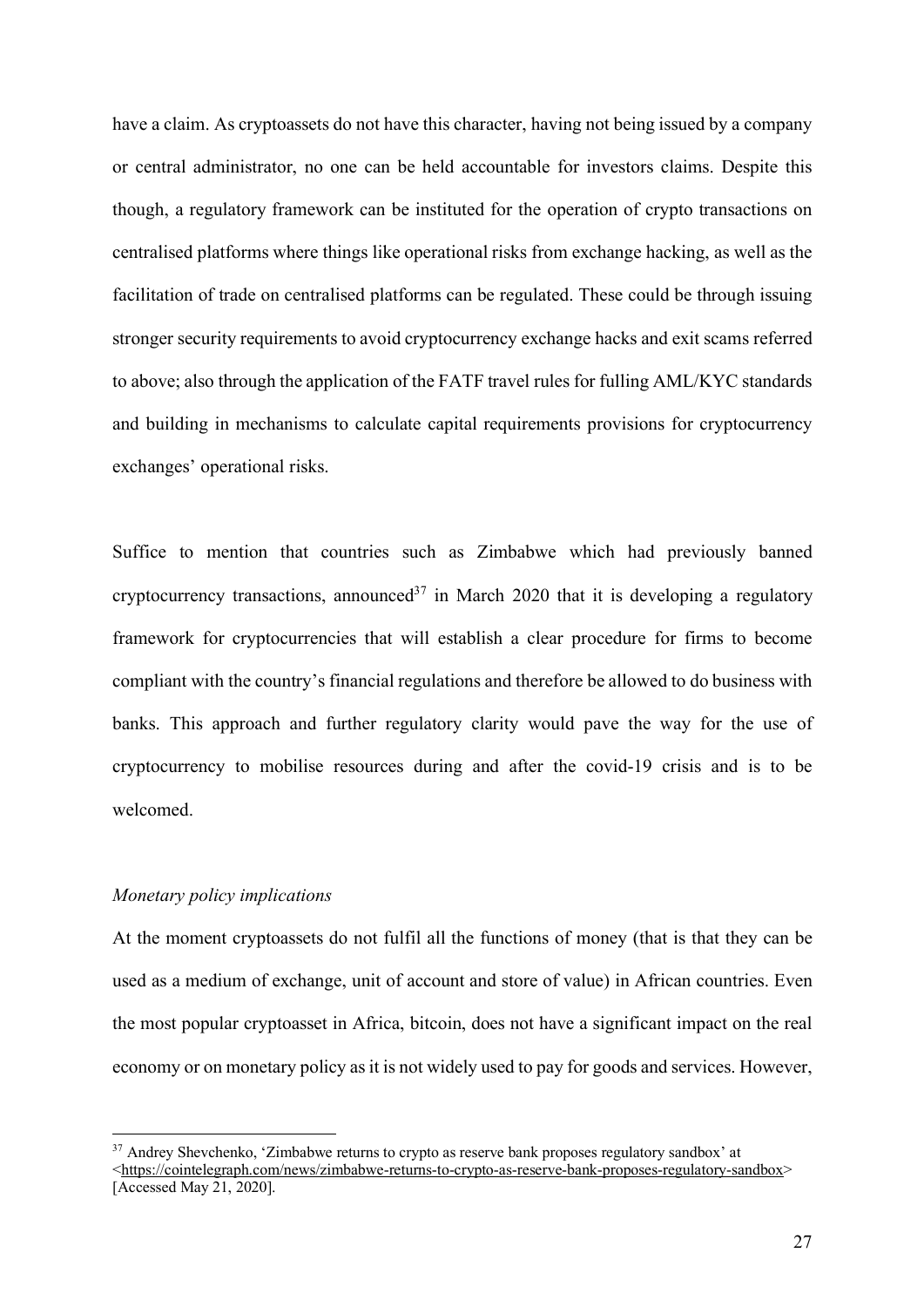this could change drastically upon the introduction of new global digital currencies such as was proposed by Facebook in 2019 when it announced its digital currency, Libra, which it had planned to launch in 2020. This announcement faced huge opposition from governments and regulators around the world.

Although the idea of this currency was the facilitation of financial inclusion and so its operation may be deemed to be useful in the context of the covid-19 crisis, however, one of the main criticisms of libra, amongst others<sup>38</sup> was its potential implication on monetary policy particularly in countries with weak currencies. The widespread use of such a currency in these jurisdictions - including sub-Saharan Africa countries with weak currencies - would have had potential monetary policy implication for these countries. National central banks were likely to lose their ability to conduct monetary policy and thus weakening their ability to introduce the necessary economic policies to stimulate their economies in times of economic distress.<sup>39</sup> Nonetheless, due to international opposition, this project has since been revised. Were a digital currency of this nature to be introduced for a global platform such as Facebook, it could have huge monetary policy implications for African countries, despite its acclaimed goal of facilitating financial inclusion.

# **Decentralised Finance**

Closely linked to the discussion above on cryptocurrencies, is decentralised finance. This is in effect non-custodial finance which utilises decentralised platforms and smart contracts to enable users transact traditional financial services including lending, borrowing and investment

<sup>&</sup>lt;sup>38</sup> For more on this see R. Fanni, 'A Scientists Opinion: Interview with Dr Iwa Salami about the Libra Project' *The European Science Media* Hub (4 September 2019) at <https://sciencemediahub.eu/2019/09/04/a-scientistsopinion-interview-with-dr-iwa-salami-about-the-libra-project/> [Accessed May 24, 2020].

<sup>&</sup>lt;sup>39</sup> Iwa Salami, 'From Bitcoin to Libra: A Global Public-Private Partnership Approach to Regulation' (23 September 2019) at <https://www.europeanfinancialreview.com/from-bitcoin-to-libra-a-global-public-privatepartnership-approach-to-regulation/> [Accessed May 24, 2020].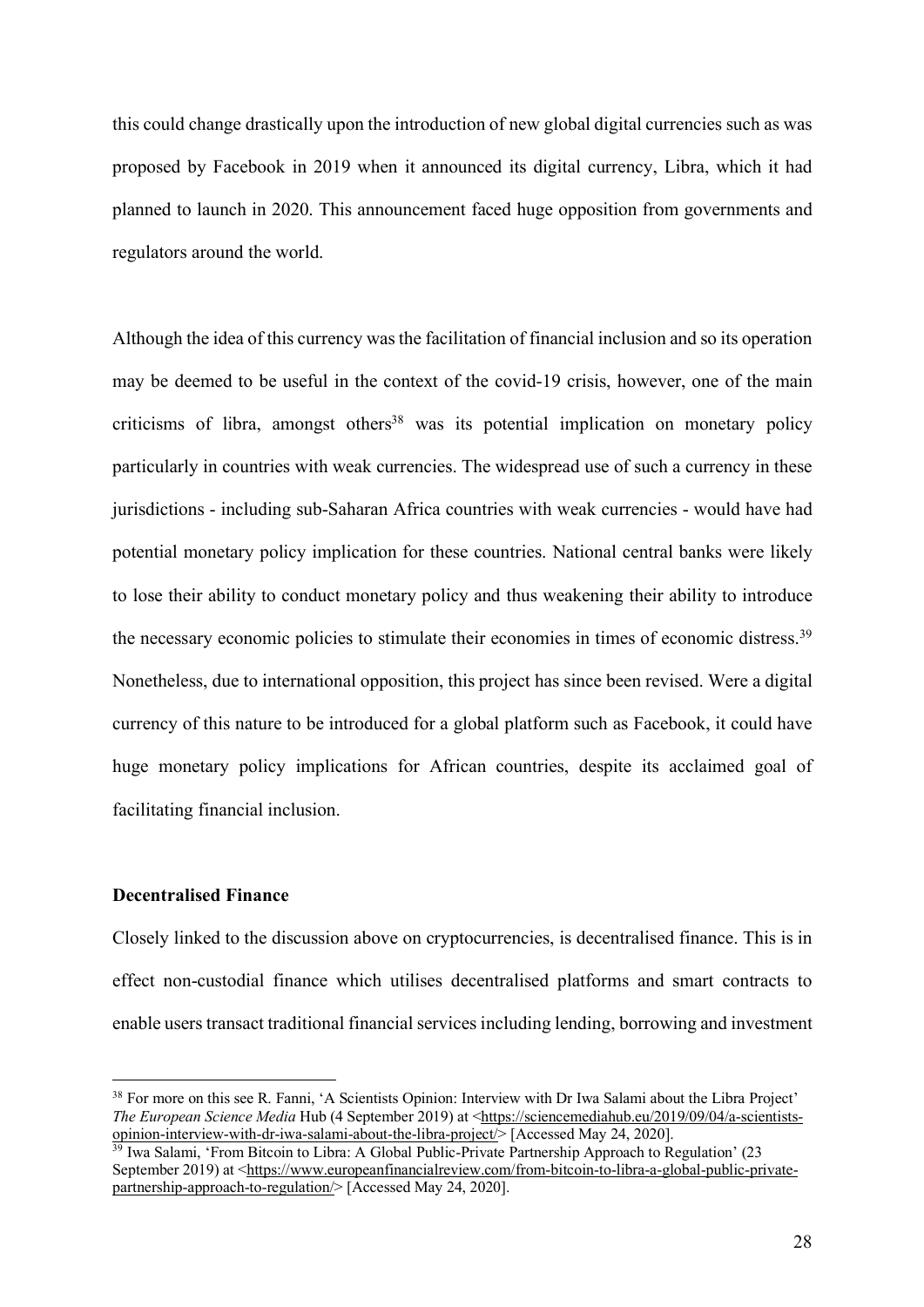services on a peer to peer basis. The underlying assets used here are cryptocurrencies which can be borrowed or lent on such platforms as well as providing mechanisms for users to invest. <sup>40</sup> Decentralised finance promises to be the future of financial services both for banking and investment services which would give users (both retail and institutional investors) the opportunity to transact directly with each other without the use of intermediaries such as banks and brokers. They are decentralised applications built largely on the Ethereum blockchains and are distributed open source.

Although still nascent, with lower volumes of transactions in comparison to centralised exchanges, decentralised platforms have the potential to grow. Also, since these platforms have the potential to boost financial transactions among users during and after the crisis they are likely to prove useful in the long term. However, a lot would need to be worked out from the view point of their regulation before they can be widely acceptable services that can contribute to the economic recovery process after the pandemic.<sup>41</sup>

Some of the huge regulatory challenges raised by decentralised applications is that they are distributed open source and except the regulation of the platforms are programmed in the source code of the platforms by software developers, these cannot be regulated or shut down by any regulatory authority.

Also, as they are distributed open source and remain 'stateless' in their operation they raise governance and responsibility issues. Who becomes responsible when things fail or when there are bugs in smart contracts that result in investors losing money? Should platform providers

 <sup>40</sup> For more on this see Iwa Salami, 'Decentralised Finance – The Case for a Wholistic Approach to Regulating the Crypto Industry' JIBFL, June 2020, forthcoming.

 $41$  Ibid.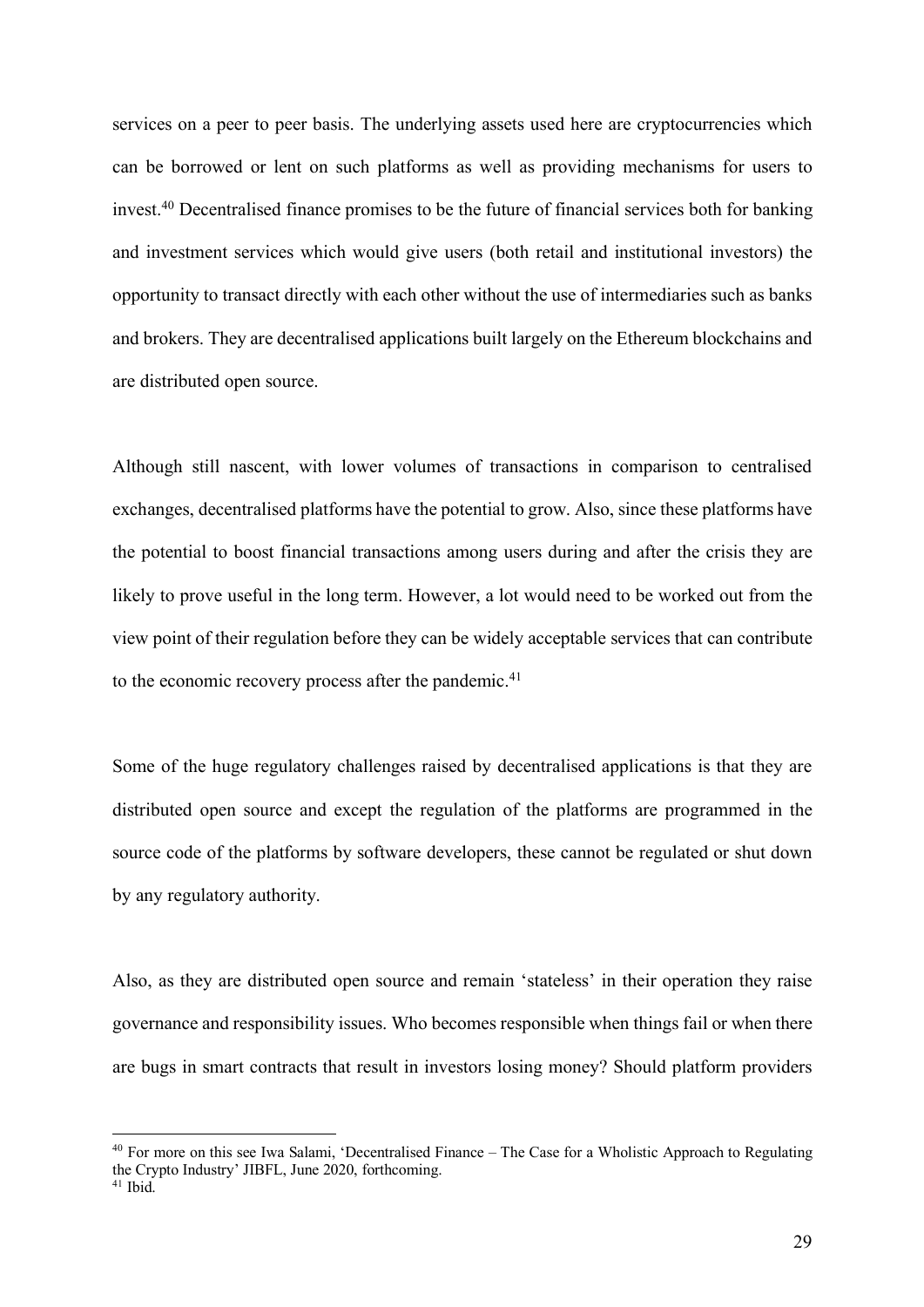and developers be held responsible? If so, why should developers be held responsible for misconduct of users accessing the platforms? Also, who would be holding them responsible, when transactions occur on a global scale? These questions still need to be addressed by global standard setters. African regulators should therefore keep their eyes peeled on these developments as the need for a wholistic approach to regulating the crypto space would include the regulation of cryptocurrency transactions happening on both on centralised and decentralized platforms.

As they have the potential to grow and to be used in a post covid-19 recovery process, the approach to their regulation should embrace collaboration with all necessary stakeholders. Regulators should as such be willing to engage with a wider group of stakeholders, including academia, businesses, software developers and engineers, investors, consumers and users.

#### **IV. The Adoption of Regulatory Technology**

Regulatory Technology (RegTech) is the adoption of technology such as artificial intelligence (AI) and machine learning (ML) to both assist with the regulation of financial institutions. It is also the application of technology by financial firms to facilitate more efficient and cost effective compliance with regulations around client identity management, transaction monitoring, risk management, regulatory reporting, compliance and trading in financial markets. In the cryptoassets space and with respect to regulating the VASP, RegTech solutions are sought for mainly identity management and transaction monitoring. RegTech solutions for identity management of VASP platforms focus on counterpart due diligence and KYC procedures, anti-money laundering (AML) controls and fraud detection. Solutions include: digitalization of client or partner onboarding processes, digitization and sharing of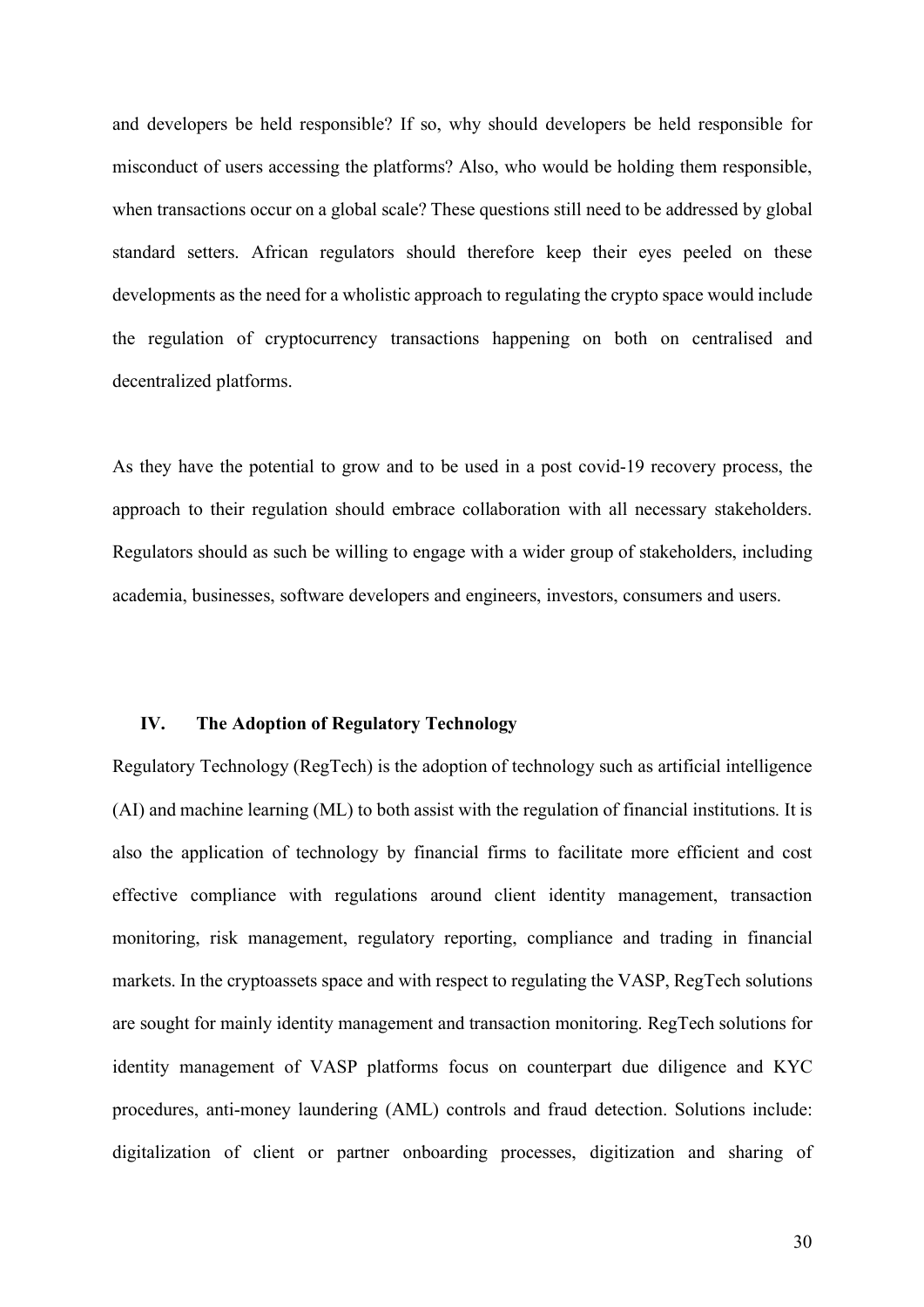customer/partner information, gathering and analyzing customer and transaction data, and identifying suspicious transactions based on automated triggers.

RegTech solutions for transaction monitoring focuses on conduct-of-business requirements, and solutions offer real-time transaction monitoring and auditing, end-to-end integrity validation, anti-fraud and market abuse identification systems, back-office automation (posttransaction settlement, closing procedures), and risk alerts. RegTech solutions providers for cryptocurrency exchanges and other VASP platforms include: Chainalysis and Elliptic which are the earliest providers, known for providing solutions that are able to identify parties transacting on blockchains.

For countries to adopt RegTech effectively in the crypto space, they would at least first need to appreciate that: 1) there is a need for regulation such as the regulation of cryptocurrency exchanges; 2) have a regulatory framework for this outlined in law and 3) be keen to institute a robust supervisory regime As such, African countries, as a starting point, would need to first set up a regulatory framework for crypto assets that necessarily includes regulating centralised cryptocurrency exchanges.

## **V. Regional Approach to FinTech Regulation**

The African Continental Free Trade Area (AfCFTA) became operational in July 2019. Through the creation of a single market, the AfCFTA is expected to boost intra-African trade for all African companies. With the opportunity to access finance in the ways discussed above, if done in the context of a single (regional) market, presents huge opportunities for SMEs, investors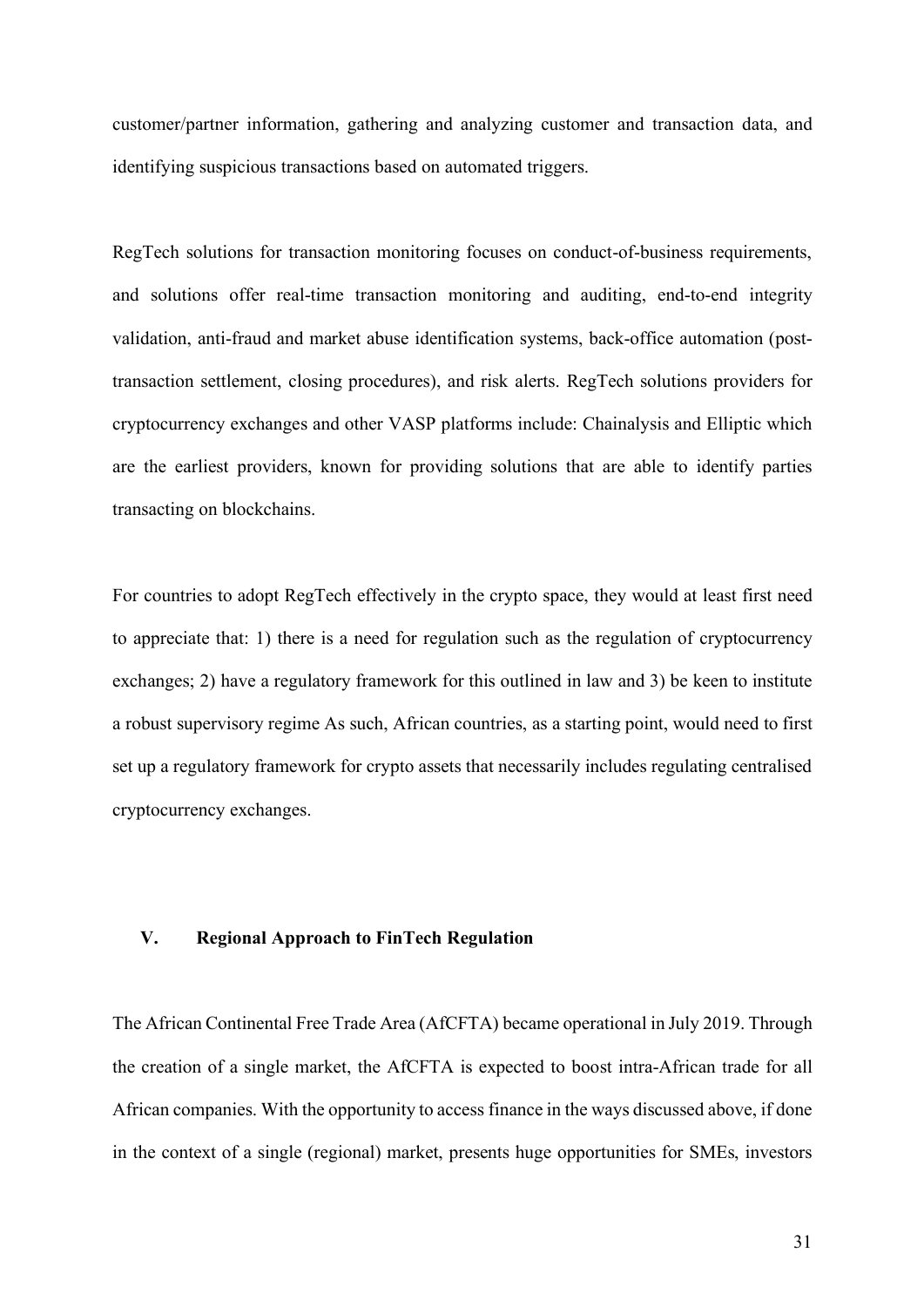and in the long run African economies with huge job reaction prospects across the continent. This would not be achievable without regional harmonisations of standards in FinTech services across African countries. A coordinated regional approach to regulating these areas would be significant for the facilitation of the economic recovery process post covid-19.

The achievement of a coordinated financial regulatory framework can be done within the context of existing regional economic communities  $(RECs)^{42}$  which is enshrined in the African Union (AU) and the African Economic Community (AEC) agenda to achieve monetary union for the whole of Africa by  $2028$  in six stages.<sup>43</sup> An integral part of this plan includes the achievement of financial harmonisation, first among  $RECs<sup>44</sup>$  and then across the entire continent.45 However, for an effective regional regulatory framework to be achieved, in the context of FinTech, as discussed above, certain requirements need to be in place. These would include for example: devising regional standards for regulating mobile money services in Africa; instituting a regional regulatory regime for crowdfunding; preparing for a robust framework for regulating the use of cryptocurrencies in Africa which should embrace FATF provisions for VASP; effective co-ordination among national supervisors; <sup>46</sup> strengthening the general legal environment as a foundation for robust regional regime for FinTech regulation in Africa<sup>47</sup> and adopting RegTech at a regional level for the FinTech developments.

 $\overline{a}$ 

**<sup>42</sup>** For more on this see Iwa Salami, Financial Regulation in African Frontier Markets – Can the EU Approach Work? (2011) *Law and Financial Markets Review* 5(5), pp. 380-387.

<sup>&</sup>lt;sup>43</sup> African Economic Community Treaty 1991 (AEC Treaty) at https://au.int/sites/default/files/treaties/37636treaty-0016 - treaty establishing the african economic community e.pdf

<sup>[</sup>Assessed May 24, 2020). Art 6(2), states that an African Central Bank and the single currency would be achieved in six stages.

<sup>44</sup> *Ibid*, stage 2.

<sup>45</sup> *Ibid*, stages 5 and 6.

<sup>46</sup> Iwa Salami, 'African Financial Markets – Going Global or Staying at Home?', (2011) *Journal of International Banking Law and Regulation* 26 (11), pp. 35 – 44.

 $47$  Ibid.